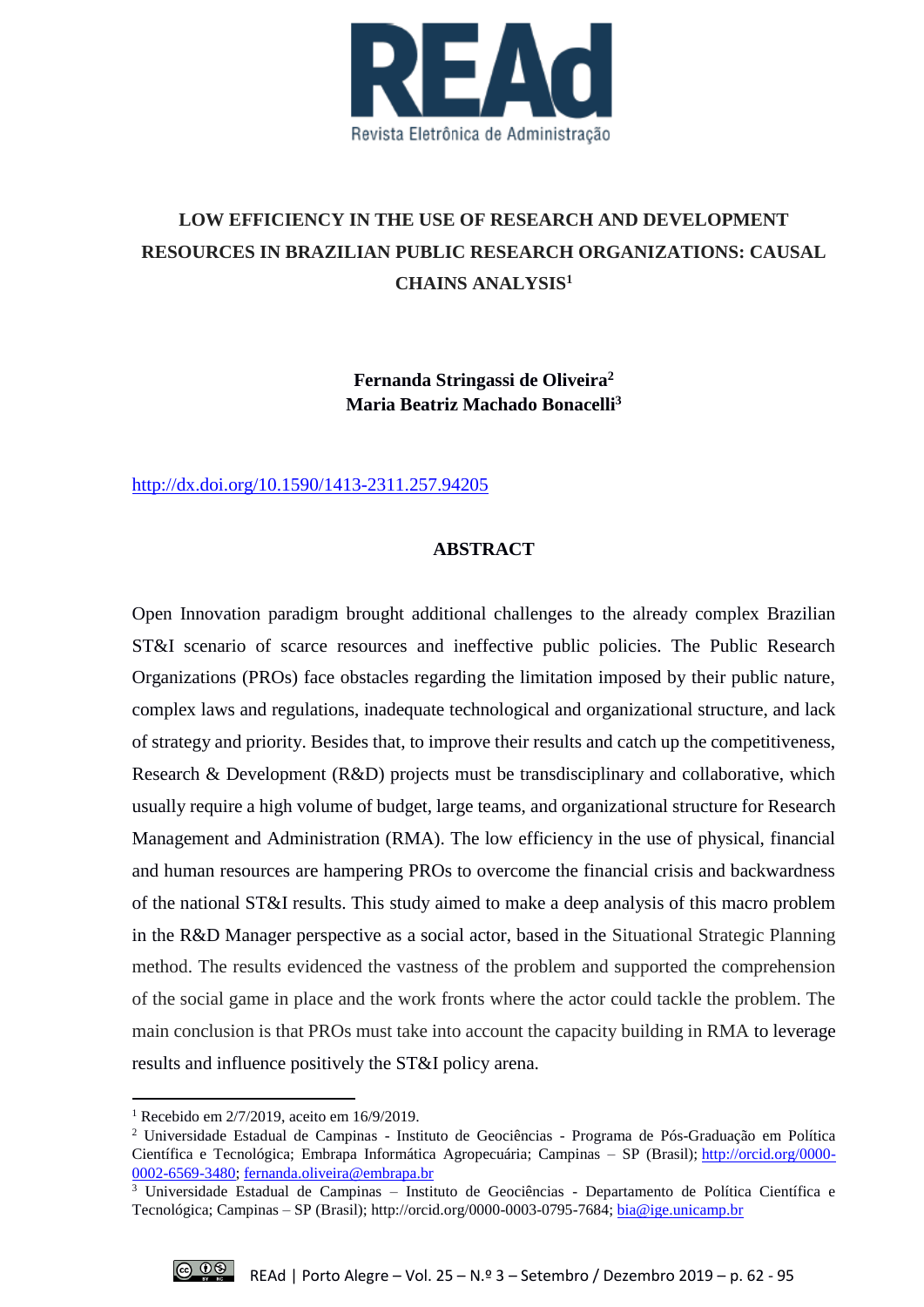**Keywords:** Research administration. Research projects management. Public research institutions.Public policies.Situational strategy planning.

# **BAIXA EFICIÊNCIA NO USO DOS RECURSOS DE PESQUISA E DESENVOLVIMENTO EM INSTITUIÇÕES PÚBLICAS DE PESQUISA BRASILEIRAS: ANÁLISE DE CADEIAS CAUSAIS**

**63**

O paradigma da Inovação Aberta trouxe desafios adicionais ao já complexo cenário brasileiro de CT&I de recursos escassos e políticas públicas ineficazes. As Organizações de Pesquisa Pública (OPPs) enfrentam obstáculos em relação à limitação imposta por sua natureza pública, leis e regulamentos complexos, estrutura tecnológica e organizacional inadequada e falta de estratégia e prioridade. Além disso, para melhorar seus resultados e recuperar a competitividade, os projetos de Pesquisa & Desenvolvimento (P&D) devem ser transdisciplinares e colaborativos, o que geralmente requer um alto volume de orçamento, grandes equipes e estrutura organizacional para Administração e Gestão de Projetos de Pesquisa (AGPP). A baixa eficiência no uso de recursos físicos, financeiros e humanos está dificultando os OPPs de superar a crise financeira e os inexpressivos resultados nacionais de CT&I. Este estudo objetivou fazer uma análise profunda desse problema macro na perspectiva do Gestor de P&D como ator social, baseado no método do Planejamento Estratégico Situacional. Os resultados evidenciaram a vastidão do problema e apoiaram a compreensão do jogo social vigente e das frentes de trabalho em que o ator poderia atuar para enfrentar o problema. A principal conclusão é que os OPPs devem levar em conta a capacitação em AGPP para alavancar resultados e influenciar positivamente a arena de políticas de CT&I.

**Palavras-chave:** Administração da pesquisa.Gestão de projetos de pesquisa.Instituições públicas de pesquisa.Políticas públicas.Planejamento estratégico situacional.

# **BAJA EFICIENCIA EN EL USO DE LOS RECURSOS DE INVESTIGACIÓN Y DESARROLLO EN INSTITUCIONES PÚBLICAS DE INVESTIGACIÓN BRASILEÑAS: ANÁLISIS DE CADENAS CAUSALES**

El paradigma de la Innovación Abierta trajo desafíos adicionales al ya complejo escenario brasileño de CT&I de recursos escasos y políticas públicas ineficaces. Las Organizaciones de

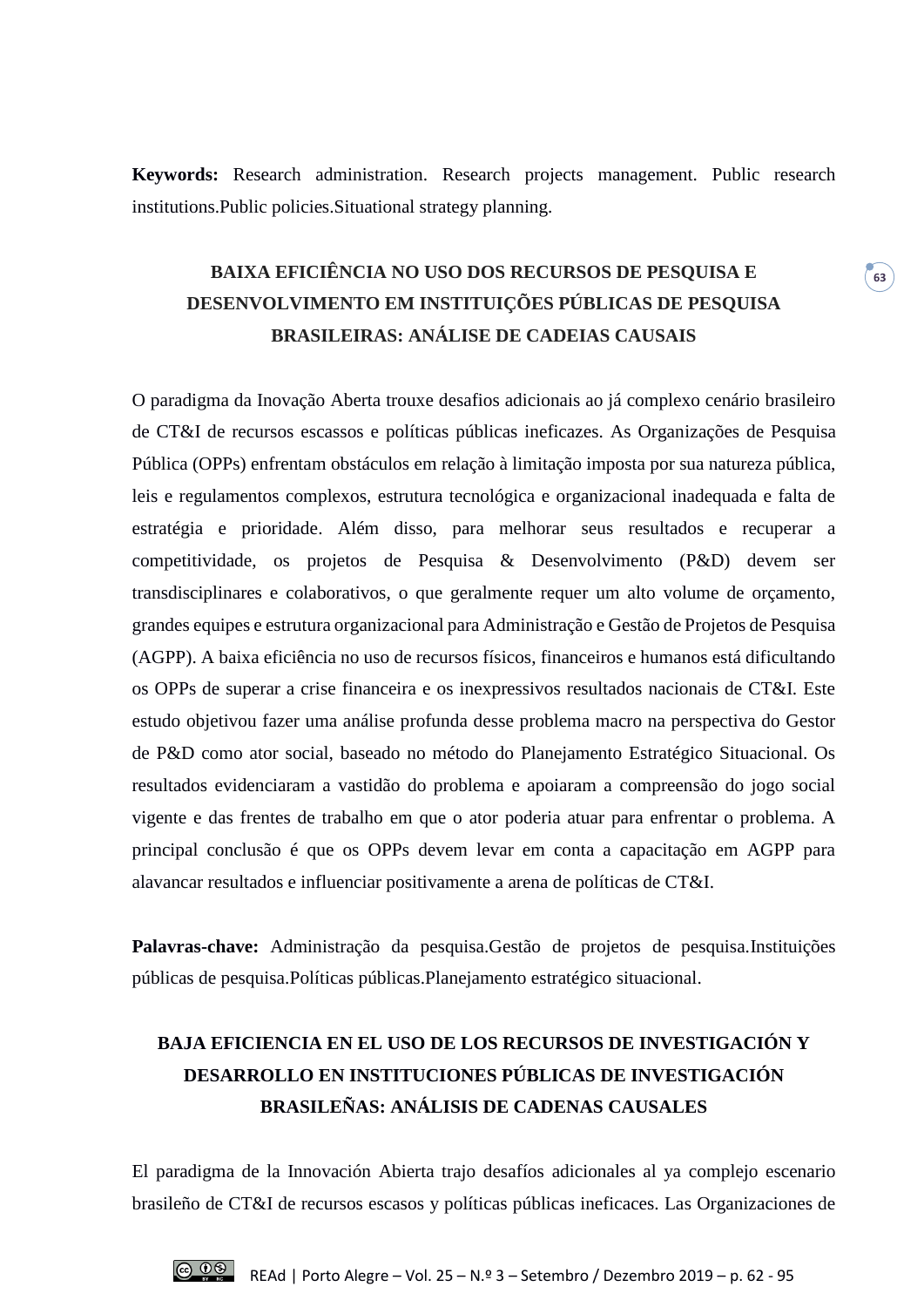Investigación Pública (OPPs) se enfrentan a obstáculos en relación con la limitación impuesta por su naturaleza pública, leyes y reglamentos complejos, estructura tecnológica y organizativa inadecuada y falta de estrategia y prioridad. Además, para mejorar sus resultados y recuperar la competitividad, los proyectos de Investigación y Desarrollo (I&D) deben ser transdisciplinarios y colaborativos, lo que generalmente requiere un alto volumen de presupuesto, grandes equipos y estructura organizacional para la Administración y Gestión de Proyectos de Investigación (AGPI). La baja eficiencia en el uso de recursos físicos, financieros y humanos está dificultando que las OPPs superen la crisis financiera y los inexpresivos resultados nacionales de CT&I. Este estudio tiene como objetivo realizar un análisis profundo de este problema macro en la perspectiva del Gestor de I&D como actor social, basado en el método de la Planificación Estratégica Situacional. Los resultados evidenciaron la magnitud del problema y apoyaron la comprensión del juego social vigente y de los frentes de trabajo en que el actor podría intervenir para enfrentar el problema. La principal conclusión es que las OPPs deben tener en cuenta la capacitación en AGPP para aprovechar los resultados e influir positivamente en la arena de las políticas de CT&I.

**64**

**Palabras clave:**Administración de la investigación.Gestión de proyectos de investigación.Instituciones públicas de investigación.Políticas públicas.Planificación estratégica situacional.

#### **INTRODUCTION**

The competitive advantage and prosperity of developed countries are directly related with their ability to reconfigure knowledge and explore their technological competencies, which intensified Research and Development (R&D) activities and international competition in the last decades (CHRISTENSEN, 2006; GIBBONS et al., 1994). The complexity of the knowledge capacity building and the current challenges imposed by societal demands require a new way of combining ideas and doing science that considers R&D an open system, which is called "Open Innovation" by Chesbrough (2006). In this paradigm, the partnerships and collaborations have a crucial role in the process of combine skills and knowledge, search and create new markets and share risks in order to find the most impacting solutions. R&D projects with big and mixed teams (several firms and countries), transdisciplinary knowledge and the high volume of budget and assets increases a lot the challenges already in place. Investments in organizational and institutional innovations, in addition to technological innovations, are

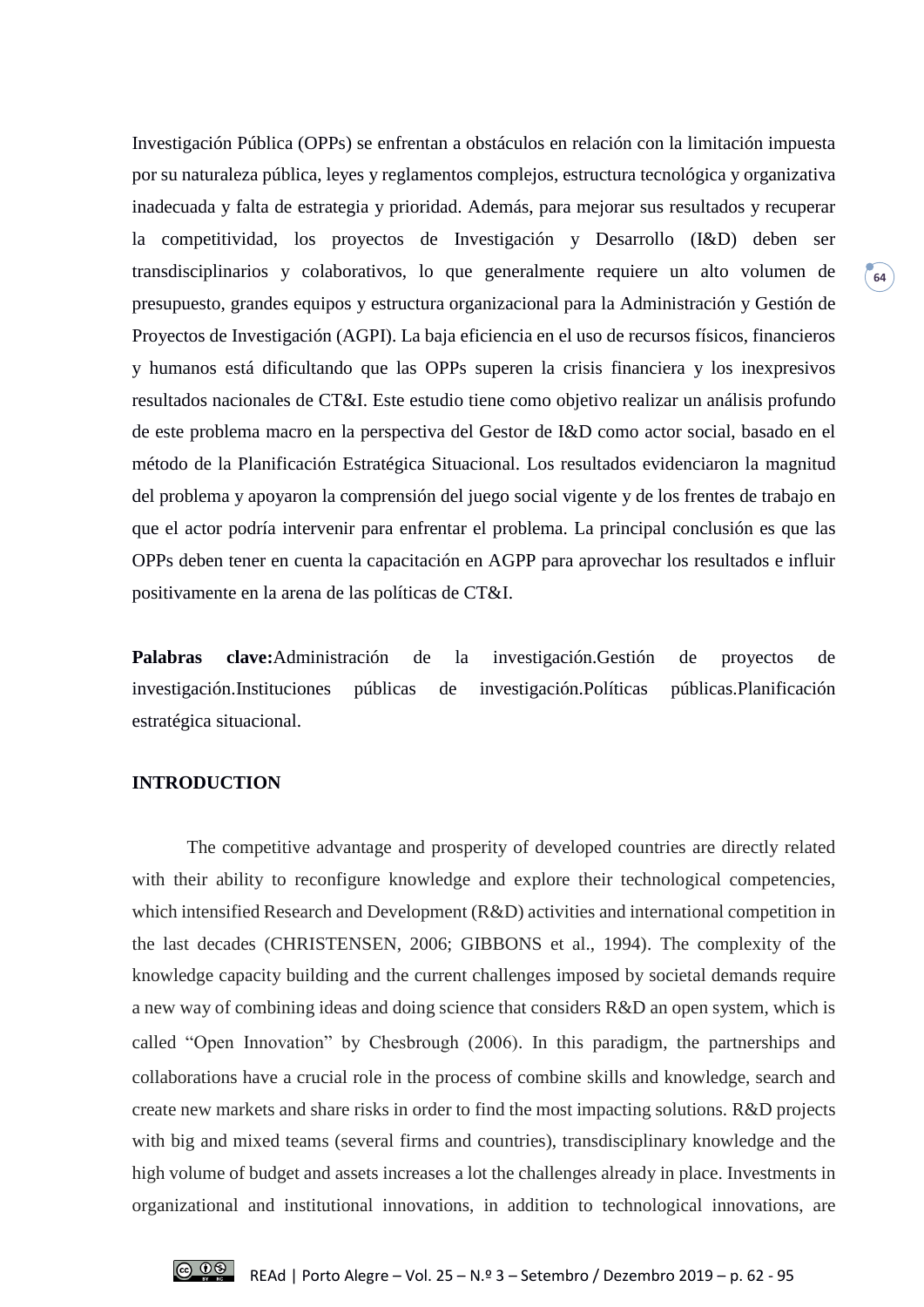essential to less developed countries overcome the lack of resources and lateness in the evolvement of the Science, Technology and Innovation (ST&I) in Brazil (SALLES-FILHO; PEDRO; MENDES, 2007). In this scenario, the Public Research Organizations (PROs) are important actors in the economic development policies and international competitiveness, helping the introduction of innovations through the connection with other organizations and companies to enable knowledge application and reduction of uncertainties (CGEE, 2010).

According to UNESCO (2015), science and technology investment in Brazil is smaller than important emerging economies such as China and South Korea. Although gross R&D expenditures in Brazil have doubled from 2004 to 2012 (when it reached the rate of 1.16% of GDP), the report had already predicted a negative impact on R&D spending as a result of the Brazilian economic crisis. More recent news indicates that at the end of March 2017, the budget of the Ministry of Science, Technology, Innovation and Communication (MCTIC) was the lowest of the last 12 years (ANGELO, 2017; MARQUES, 2017). In addition, the national R&D strategy is not synchronized with the economic and social challenges, resulting in an inexpressive impact to the society and lower bargaining power of the science in the political and financial arena (DE NEGRI, 2016).

Furthermore, the national public research institutions and universities need to attend a variety of regulations in federal and state level that, the most of the times, are not different from the regulations of ordinary companies, which imposes bureaucratic structures, obligations, restrictive legal models and irregular flows of funds that bring major administrative difficulties and jeopardize the relevance of these institutions (RIBEIRO; SALLES-FILHO; BIN, 2015; UNESCO, 2015). At the same time, these institutions and universities are always being questioned about the destination of the public resources, which is not a simple task since R&D activities and knowledge advancement results are not always tangible (MARQUES, 2016).

The complexity and red tape issues of the Brazilian laws and regulations are the results of the implementation of several public policies in ST&I in the attempt to stimulate the development of these respective areas, unfortunately without significant achievements until the moment as briefly commented before. The implementation of public policies for ST&I is a challenge due to the necessity of coordination and integration of policies in several other areas such as economic and social development. Such transdisciplinarity of ST&I also brings difficulties to understand correctly and deeply the root causes of the current problems which impact directly in the adequate elaboration of public policies in the area, and, consequently in the performance of the PROs.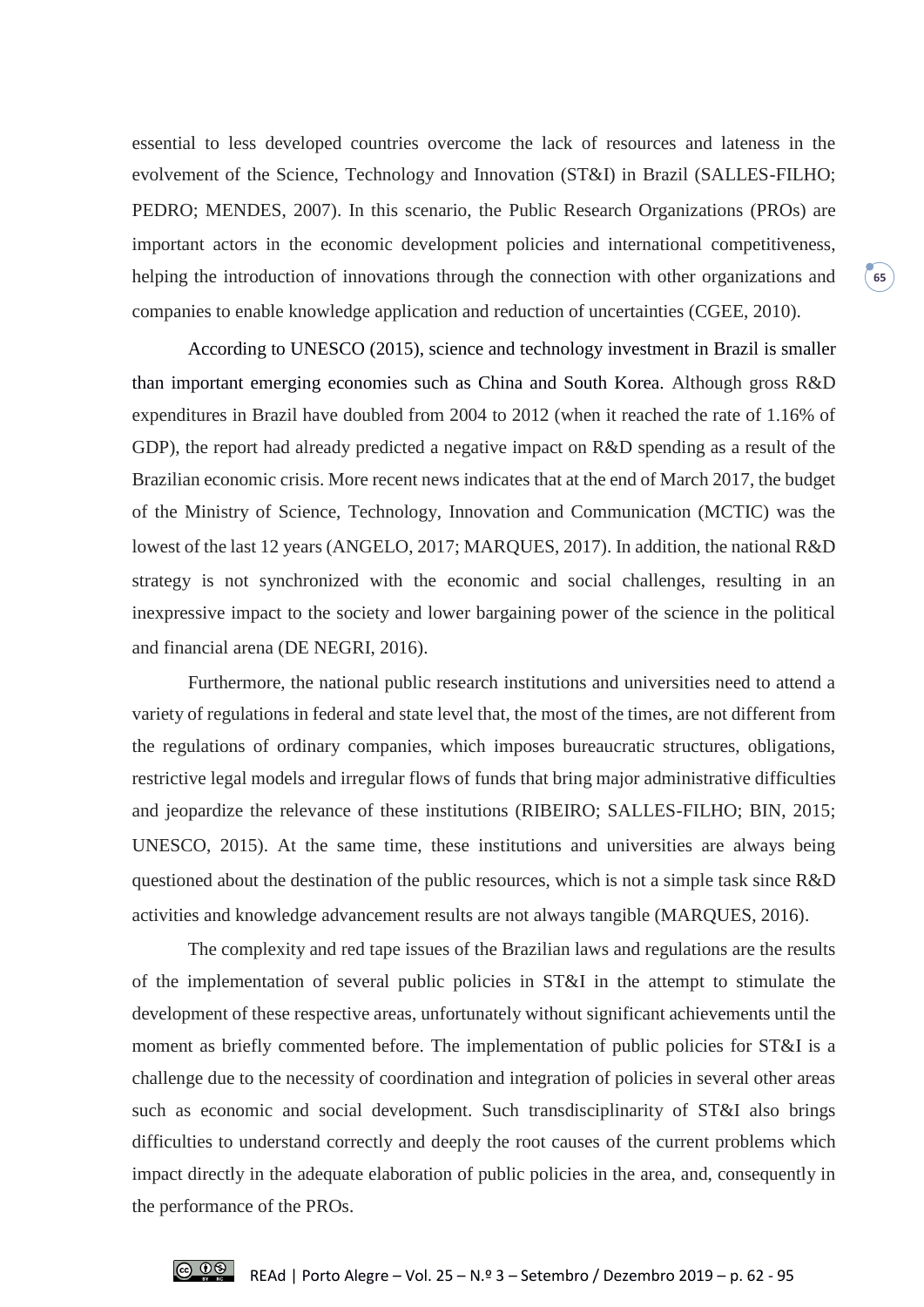The correct understanding of a problem, its causes, and symptoms can avoid not only waste of time and resources, but also that its aggravation becomes a future crisis (IIDA, 1993). Complex problems require specific methods and models that take into account the dynamism and constant changes in reality. The Situational Strategic Planning (SSP) method, proposed by Carlos Matus in 70's, criticizes the traditional planning, avoiding a deterministic, generic and reductionist approach and contemplates the diversity of interests, goals, and actors of the social game (FIGUEIREDO FILHO; MÜLLER, 2002; FORTIS, 2010; IIDA, 1993). Another important factor to understand a problem is the perspective being considered, it means, who is the social actor that recognizes the problem, since a problem for someone can be an opportunity for others, besides the governability of this actor. The governability capacity of the actor is related to the control of the resources needed in the social game interaction, not only economical but also political resources (AZEVEDO, 1992; IIDA, 1993). Different of the traditional planning where the subject is the State and the object controlled by it is the socio-economic reality, in the SSP the subject and object cannot be distinguished, the planner subject is also the planned object. Therefore, the capacity of control of the actor in the declared problem can't be assured, it means, there are levels of governability according to the actor and the scenario of the situation (MATUS, 1996).

The aim of this article is to analyze the causes and consequences of the problem "Low efficiency in the usage of financial, physical and human resources in R&D projects in PRO in Brazil" in the R&D Manager perspective, using SSP approach.

The motivation of this study is to comprehend how the PRO can deal with the adverse context of the Brazilian ST&I area to capture resources, make better use of them, and, consequently, to improve their efficiency and bring more impacting results to the society. In this study it is considered that improve the efficiency of a Brazilian PRO involves to be able to get funding, develop partnerships for R&D projects, and also optimize the use of resources. The social actor that controls the organizational resources and has more governability to make decisions and implement actions from inside a PRO is the R&D Manager, which justifies the selection of this perspective in the study analysis.

### **1 THEORETICAL BACKGROUND**

1.1 ST&I PUBLIC POLICIES

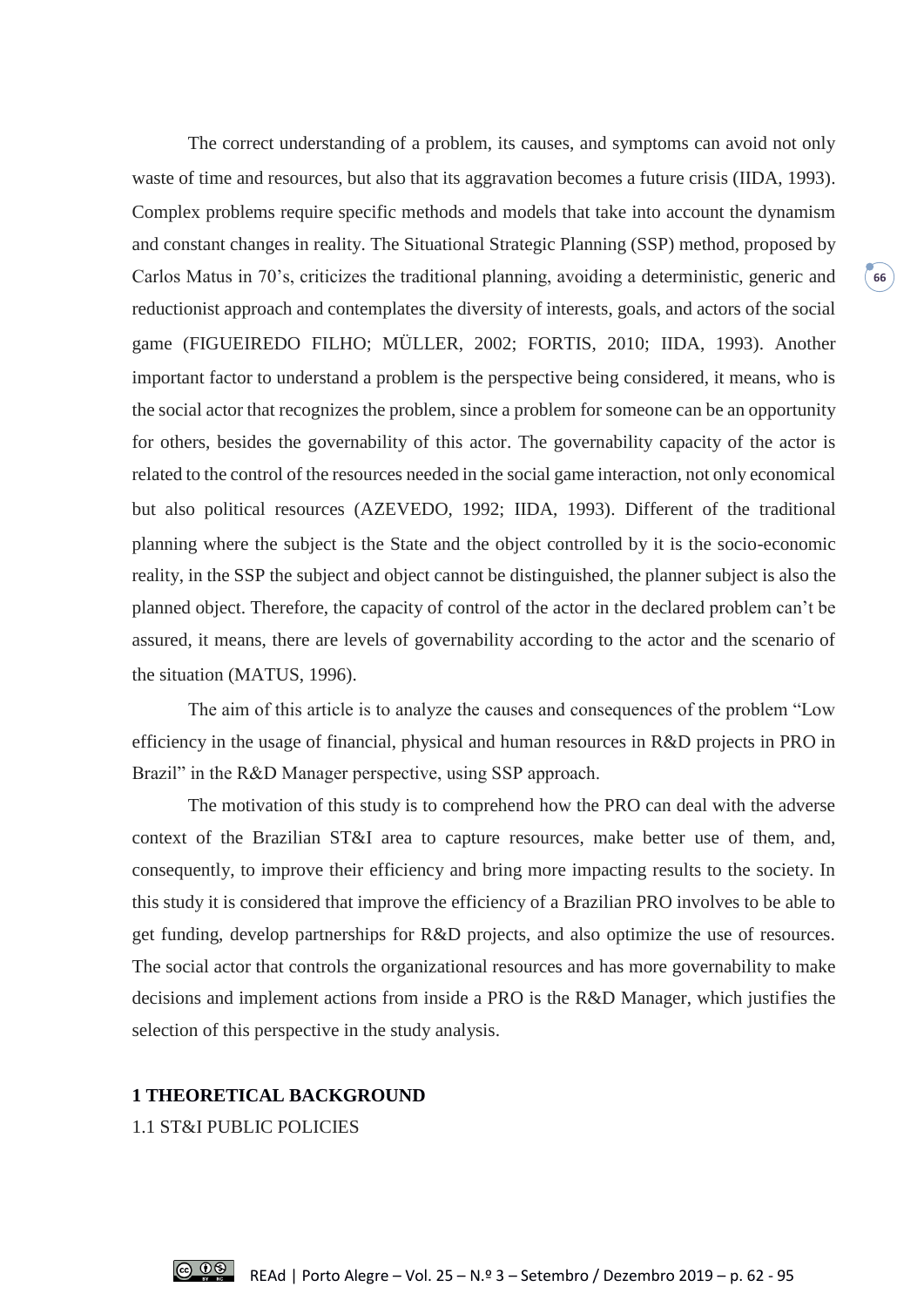Borrás and Edquist (2014) explain that innovation is a complex, diverse and widespread human activity and there are many types of regulations and regulatory areas for innovation that can be considered according to the desired effects in the society. There are five core regulatory areas in an innovation system: immaterial assets and knowledge appropriation regulations, fair market competition regulations, financial and corporate governance regulations, consumer protection and product liability regulations, and environmental protection regulations. The institution formed by the combination of these regulations for innovation aims to provide incentives for investment, reduce uncertainties and risks and manage conflicts and cooperation. The innovation policies dictate the rules of the game related to the interactions between the socio-economic actors in the innovation process with the purpose of promoting the innovation activity or change the trajectory of innovation processes (BORRÁS; EDQUIST, 2014). The authors highlight three systemic problems related to the design of innovation policy: (i) the effects of innovation are unpredictable due to the actors behavior; (ii) it is necessary to find the better cost-benefit relation of the regulation when considering the interests involved and social benefits related, and (iii) policies need to be adaptative and to change over time.

**67**

According to Edquist (2015, p. 2), "the choice of innovation policy instruments is a very important part of the formulation of an innovation policy" and often it is necessary a combination of instruments to be used by public organizations to influence the innovation process. The innovation policies can be categorized into two types: supply-push oriented instruments, focused in raise investments in research and innovation, and still based in the outdated linear model of ST&I (in which the knowledge is generated mainly by the academic researchers), and demand-based that aims to increase the demand for innovations and improve the articulation of demand to the arising and diffusion of innovations. The supply-side policy tools are equity support, fiscal measures (i.e. tax reductions), support for public sector research (p.e. funding and grants), support for training and mobility, grants for industrial R&D, information and brokerage support and networking measures. The second type, demand-side policy tools, have focus in the state capacity building for policy-making to improve technological capacity of firms instead of finance measures, and involve the implementation of systemic policies related to cluster development and supply chain, implementation of regulations and standards related to technology platforms and innovation targets, public procurement, and subsidies and tax incentives for private demand (EDLER; GEORGHIOU, 2007; EDQUIST, 2015; PACHECO; BONACELLI; FOSS, 2017).

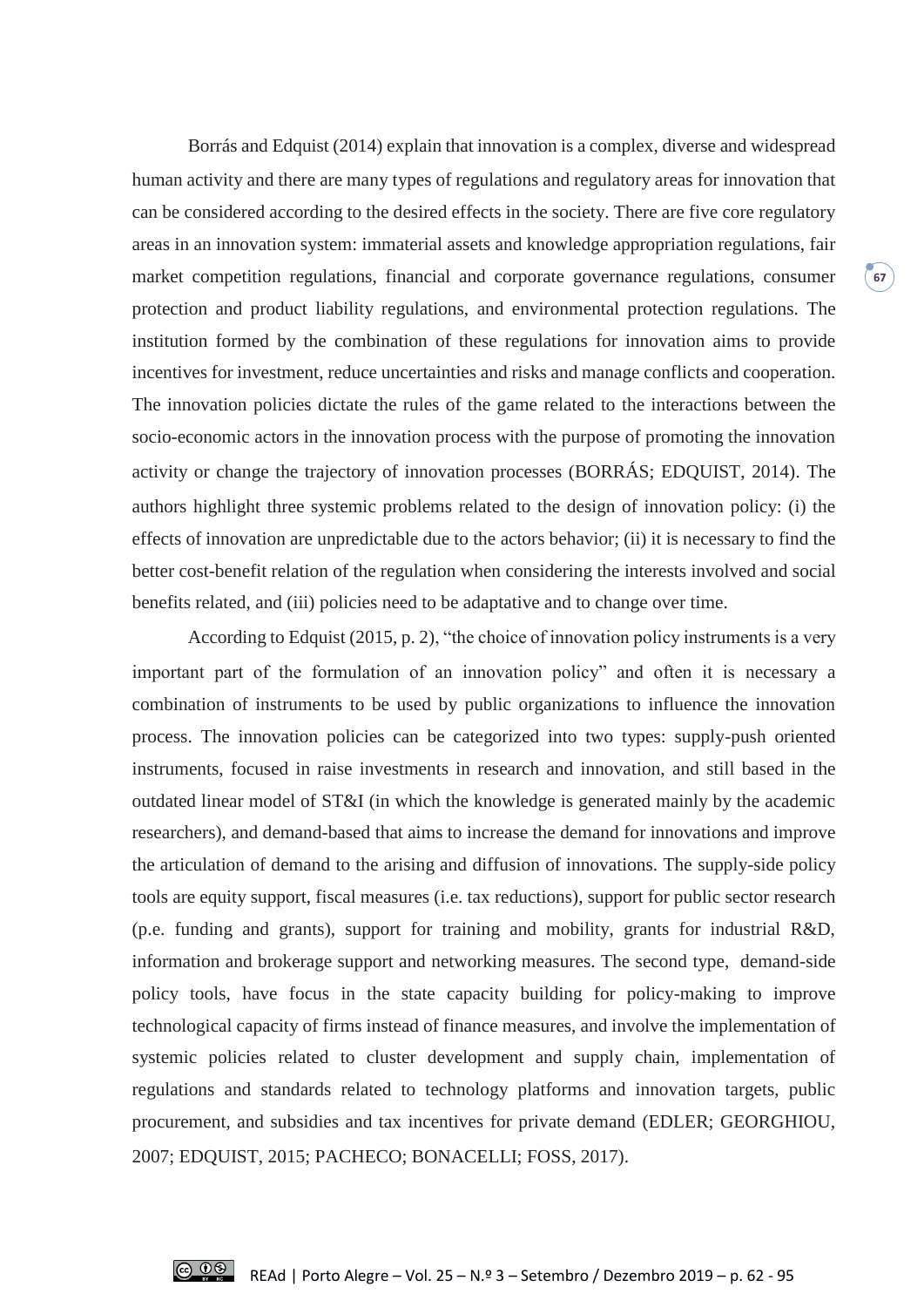The science and technology policies have a relevant role in the building of the innovation systems in Latin America developing countries (BASTOS; COOPER, 1995). However, the lack of adequate development strategy in Brazil cause that it still predominate the design of ST&I policies based in supply-side policy tools, which are insufficient to stimulate investments in R&D and innovation that have relevant effect in the enhancement of competitiveness, and to take economy out of stagnation (ARBIX, 2019; BASTOS; COOPER, 1995; EDLER; GEORGHIOU, 2007). Arbix (2019) mentions how challenging is to find the most effective approach for decision-making and policy implementation in early catch-up phase to push a paradigm shift in the Brazilian economy due to the complex combination, engagement and evolvement of relevant elements: institutions, education and technological capacity of firms. The author also emphasizes the importance of coordination mechanisms, priority-based and results-oriented policies to the effectivity of the initiatives in the area. Unfortunately, the government haven't been capable to advance in the solution of this puzzle until the moment, since the disarticulation of economic and science and technology policies and absence of strong institutions were already mentioned as a relevant cause of the insignificant improvements in the development of ST&I more than 20 years ago by Bastos and Cooper (1995), when detailed the history of the science and technology policies in Brazil.

**68**

Innovation policies started to be a consistent concern only in the 2000s in Brazil with the approval of the Innovation Law (10.973/2004), followed by other laws and regulations. In 2016, a revision of the Innovation Law, entitled the New Landmark of ST&I (13.243/2016) was approved, together with changes in a group of related laws, in an attempt of adjustments and simplification of controls to bring agility and flexibility in several processes such as importation, procurement, and contract management, and also trying an incipient orientation to demand-side measures (PACHECO; BONACELLI; FOSS, 2017). Although Pacheco, Bonacelli and Foss (2017) have pointed some remaining issues in the last enacted laws and the challenging Brazilian context regarding policies disconnection, they affirm these initiatives can still contribute to the development of innovation system and science and technology in general. It is necessary a time to evaluate the results and impacts of the implementation of the instruments enabled by the reviewed laws, including the establishment of arrangements and engagement of the actors involved. In this scenario, the funding agencies are important actors in the elaboration of calls for research projects that makes use of the new regulatory possibilities, and each research organization must continuously study and know the regulatory

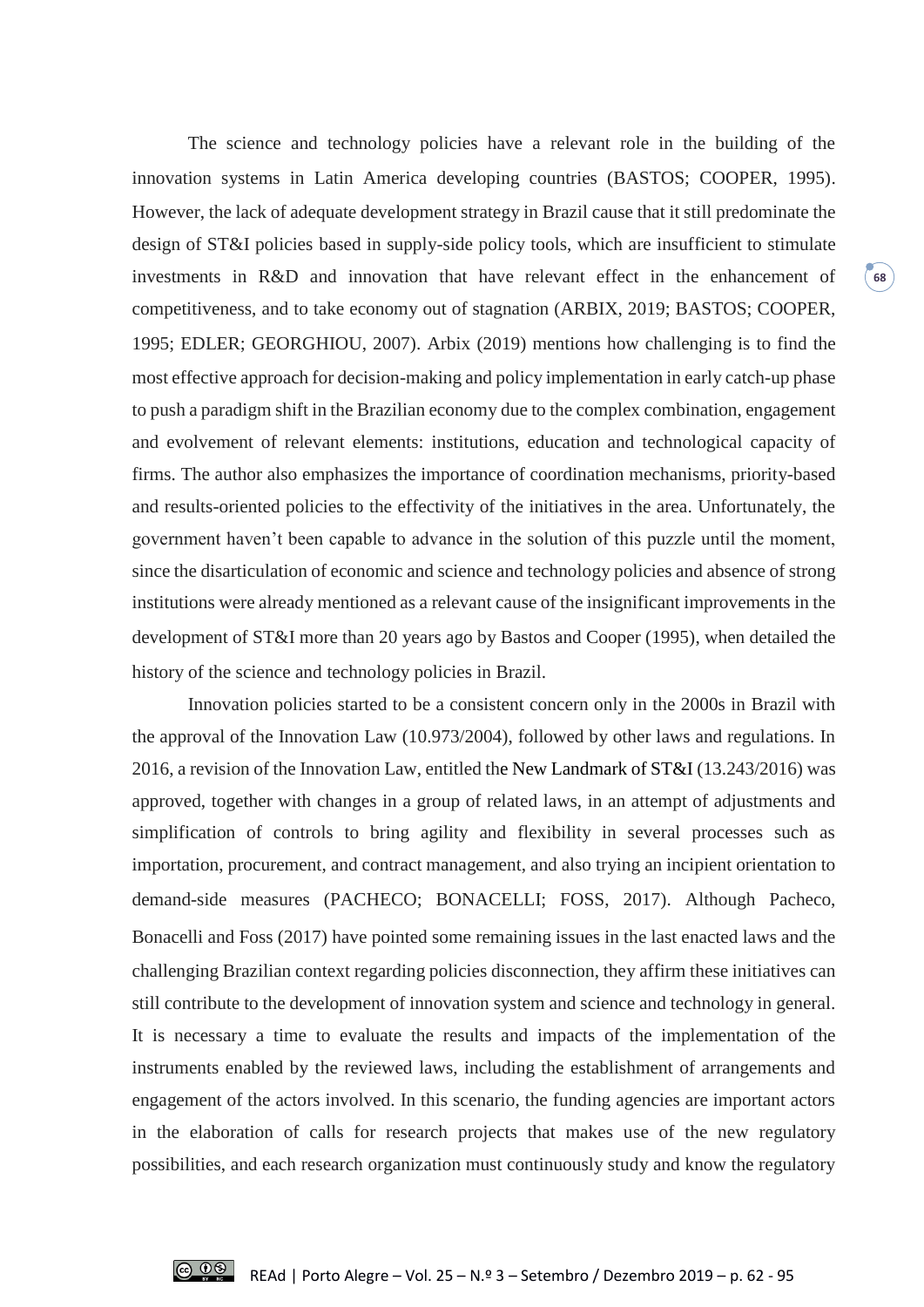updates to try to achieve more agility and efficiency in their administrative processes and scientific activities (PACHECO; BONACELLI; FOSS, 2017).

**69**

# 1.2 SITUATIONAL STRATEGIC PLANNING (SSP)

The Situational Strategic Planning (SSP) proposed by Carlos Matus (1996) is a tool to enable the government representative to deal with shared power and conflict situations of the social game, considering the uncertainty of the future and projection of scenarios and possible actions, which is not carried out effectively in the traditional planning. The process of SSP is organized in four moments, that are not isolated and delimited but each moment predominates in accordance with the development stage of the planning. The four moments are explanation moment (M1), normative-prescriptive moment (M2), strategic moment (M3) and operationaltactical moment (M4) (AZEVEDO, 1992; FIGUEIREDO FILHO; MÜLLER, 2002; MATUS, 1996). In the M1 the reality is explained, in the M2 the design of the plan is proposed, in the M3 the strategy is elaborated and in M4 decisions are taken and the plan is executed (MATUS, 1993).

The base of the SSP is the comprehension of the present, the explanation of the current reality. The explanation of reality is a diagnosis interpreted by the values and life experience of an actor (MATUS, 1996). The goal of the explanation moment (M1) is to clarify the reality through the situational explanation in the perspective of a specific social actor, recognizing that his reality is not unique (FIGUEIREDO FILHO; MÜLLER, 2002). The macro problem is a momentary result of a partial problem that is relevant to the actor in a concrete situation, and this macro problem coexists and interacts with other partial problems of the social game. After the macro problem be decomposed in descriptors and consequences, it is analyzed and expressed in causes and represented graphically in a situational flowchart (IIDA, 1993; MATUS, 1996).

The goal of the normative moment (M2) is to define an action plan to attack the critical nodes found during the M1 aiming changes in the initial situation to achieve the goal situation. The plan works with the concept of operation that is compounded by the definition of required resources (economic or not), products, and results (political, economic, cognitive, organizational or cultural impact), and should be flexible to deal with the uncertainties (AZEVEDO, 1992; MATUS, 1996).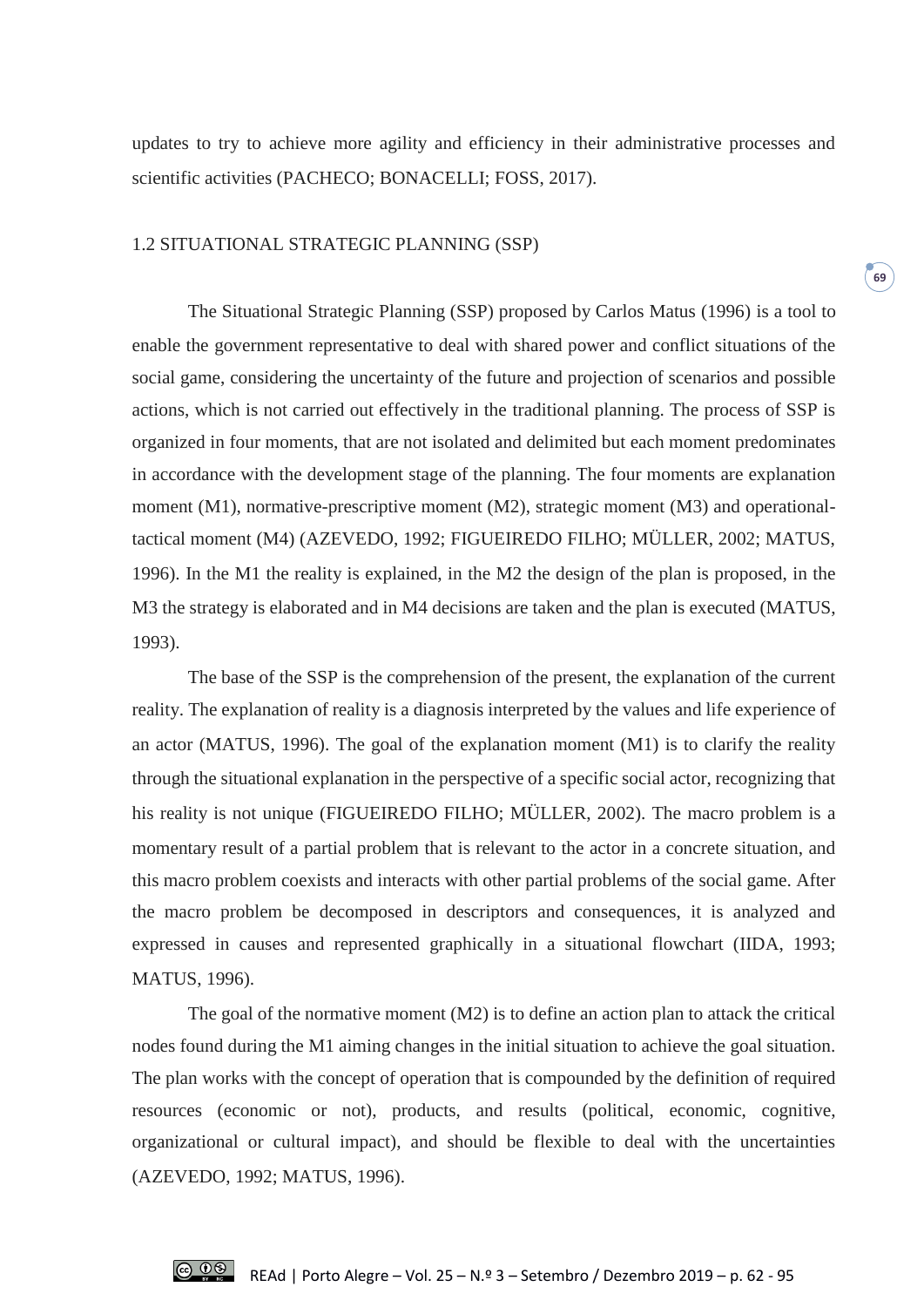In the strategic moment (M3) is built the viability and strategy of the plan, to be possible in future what is not possible today (MATUS, 1996). According to the author, the strategy is related to the exploration of possibilities of cooperation to minimize conflicts. The strength of the involved actors is very relevant for the strategy and is compounded by five elements: personality, passion, resources control and ownership, expertise, and scientific and technological knowledge domain. At this moment, the analysis aim to overcome the obstacles to the changes be effective (AZEVEDO, 1992).

**70**

The tactical-operational moment (M4) is the execution of the plan that involves continuous evaluation of the desired impacts and the current reality to support decision-making and adjustments (AZEVEDO, 1992). According to Matus (1996), this moment requires the creation of a planning and monitoring system based on the situational changes and performance resulted from the actions under implementation.

The study presented in this article is delimited to the M1 and pretend to be a source of information to policymakers engaged in the planning and execution of ST&I policies.

### 1.3 RESEARCH MANAGEMENT AND ADMINISTRATION

According to Kerridge (2012), Research Management and Administration (RMA) is "the leadership, management or support of research activities".

With the increase of R&D investments, funding and grants in the postwar era in the United States, and the emergence of the Big Science projects, surge the necessity to adequately manage and administrate research projects with a high volume of budget. Since then, the RMA area is being continuously evolved in the developed countries, where the profession of research administrator is already existent in many universities and research institutes and the community of professionals is organized in national associations (MYERS, 2007). According to Langley and Ofosu (2007), universities usually have dedicated sponsored research support offices with specialists in several areas of the research project life cycle.

The research project life cycle can be divided into two large phases: pre-award and postaward. The pre-award phase represents activities that are executed since the project idea, negotiation, preparation and application of a project proposal, until the project acceptance by a sponsor. The post-award phase starts after the budget release and contemplates all the project management, including resources and finance management until the project accountability, results publishing, technology transfer, audit and closing (ANDERSEN, 2017). The research administration area can also be divided into four main disciplines, according to the Certified Research Administration Body of Knowledge (CRABoK): projects development and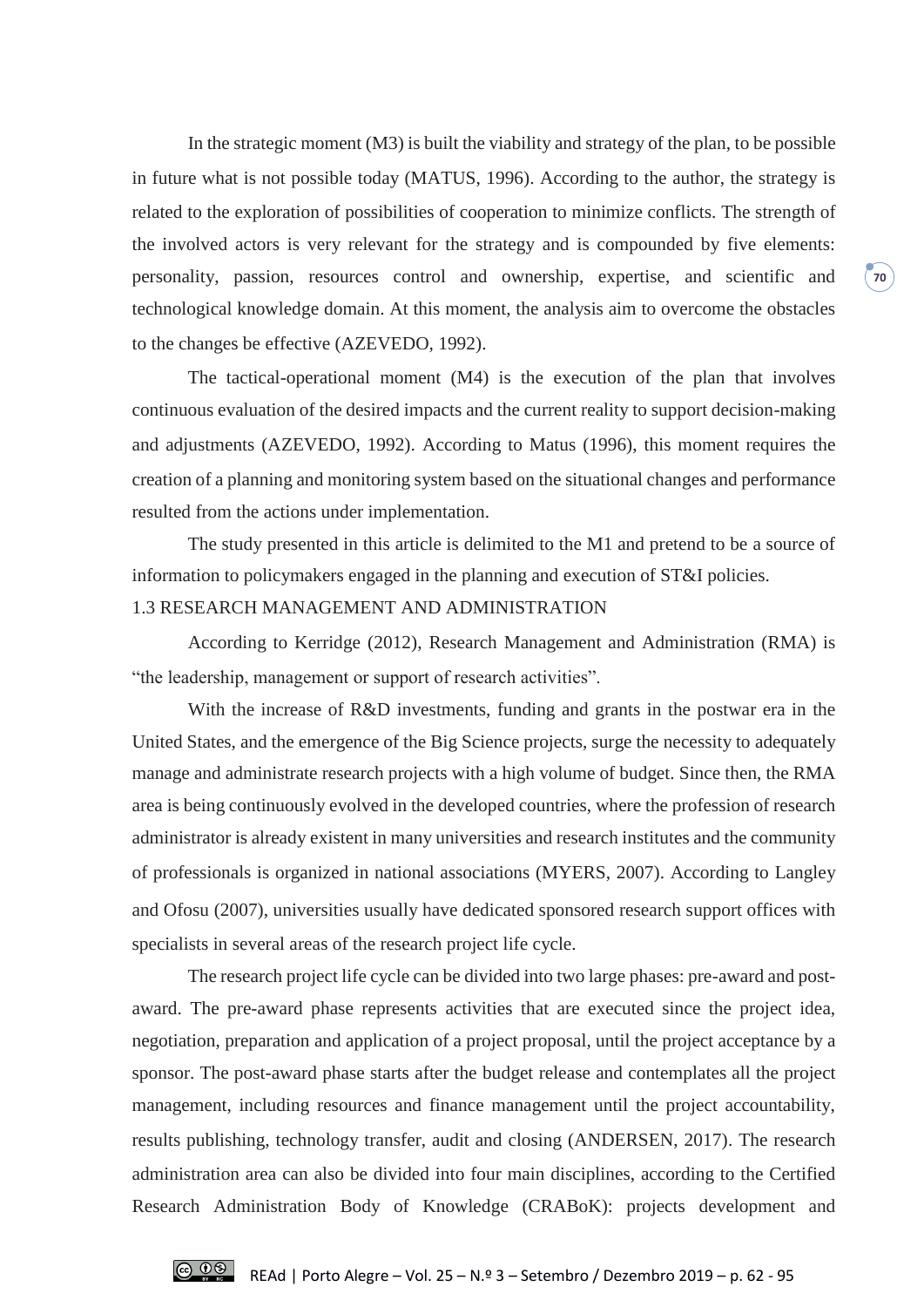administration (communication, project proposal, intellectual property, grants and scholarships, ethics), legal requirements and sponsor interface, financial management and general management (procurement, contracts, assets, risks, infrastructure, documents, human resources) (RACC, 2018). As can be noted, the scope of the research administration is very broad and permeates the whole research project life cycle. Because of this, the research administration professional is also very diverse according to its tasks, background, soft skills, seniority, proximity to the researchers and knowledge in funding mechanisms. Poli (2018) commented that most of the time the research administrators are an invisible workforce and not properly recognized. Several frameworks were defined by some professional associations in order to bring more visibility to the profession, support the development skills and career advancement, and achieve better performance (POLI, 2018). The project "Research Administrator as a Profession" (RAAAP) made an extensive mapping of the research administrators with the professional association members worldwide and found several indicators of the maturity of the profession, although differences among regions (KERRIDGE; SCOTT, 2018).

In Brazil, some initiatives started in the 2010s to promote the importance of RMA profession and related activities. São Paulo Research Foundation (FAPESP), one of the most important public funding agencies in Brazil, created a specialized training program to capacity members of the research institutions about the funding agency procedures since pre-award until post-award phase, called "Training Program for Implementation of an Institutional Support Office for Researchers (EAIP)" (FAPESP, 2018a). In 2013 it was created the Brazilian Research Administration and Management Association (BRAMA) aiming the development and recognition of the research manager and research administrator professionals in the country (BRAMA, 2018).

The open innovation and the necessity of collaborations and transdisciplinarity usually demand projects with an expressive budget and large team size which bring a huge effort of trust building and partnership establishment, intellectual property management, communication management, and project management in general. The researchers are not always prepared to deal with administrative activities beyond the scientific activities, which affects directly the ST&I performance. This article will bring to the discussion the connection among the challenges and demands of the ST&I projects with operational aspects of the administration and management of the resources involved, and the importance of the RMA knowledge area in this scenario.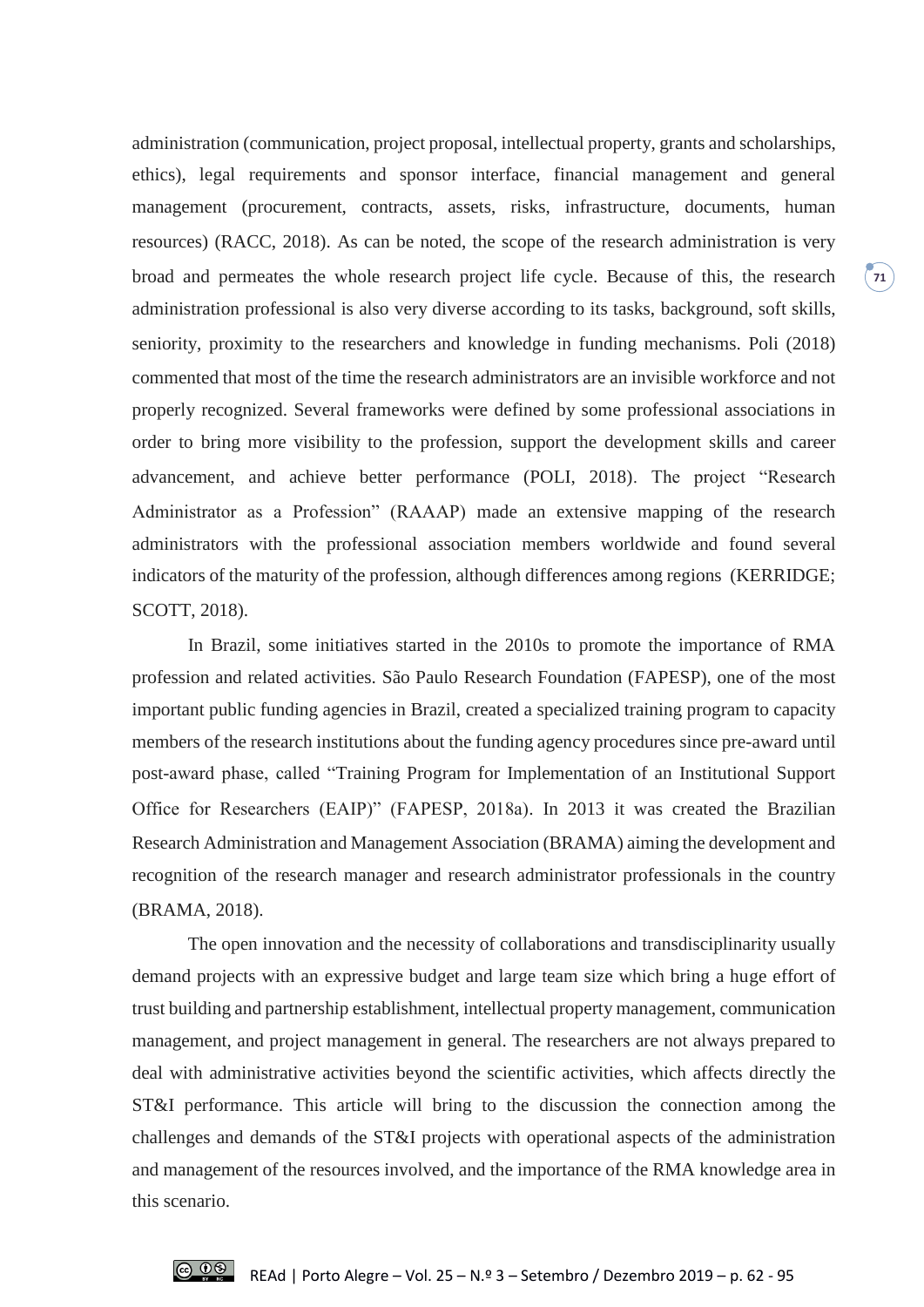#### **2 METHODOLOGY**

This article is a qualitative study that uses elements of the first moment (M1) of the SSP method to support the identification and comprehension of the causes and consequences of the macro problem: "Low efficiency in the usage of financial, physical and human recourses in R&D projects in PRO in Brazil", in the perspective of the R&D Manager as social actor.

**72**

The SSP method was used in this article in a simplified model to facilitate the visualization of the situational flowchart, without the adoption of categorization of the causes according to their nature and control level as described in Matus (1996). The flowchart presents the following elements: the macro problem, its descriptors, its consequences, and the causal chains (CC) related, as explained in Figure 1. Each CC is compounded by a chain of causes.



**Source**: elaborated by author, adapted from Matus (1996, p. 31).

The situational flowchart also highlights the critical nodes (CN). A CN represents a cause where the actor can act directly and effectively to achieve a high-level impact in the descriptors of the macro problem (IIDA, 1993).

In the Results section, the situational flowchart is presented and all its elements described and supported by a literature review.

#### **3 RESULTS**

#### 3.1 MACRO PROBLEM DESCRIPTORS AND CONSEQUENCES

Following the SSP method, the first step is to describe the macro problem"Low efficiency in the usage of financial, physical and human resources in R&D projects in PRO in Brazil" based in a literature review. There were identified three major descriptors and three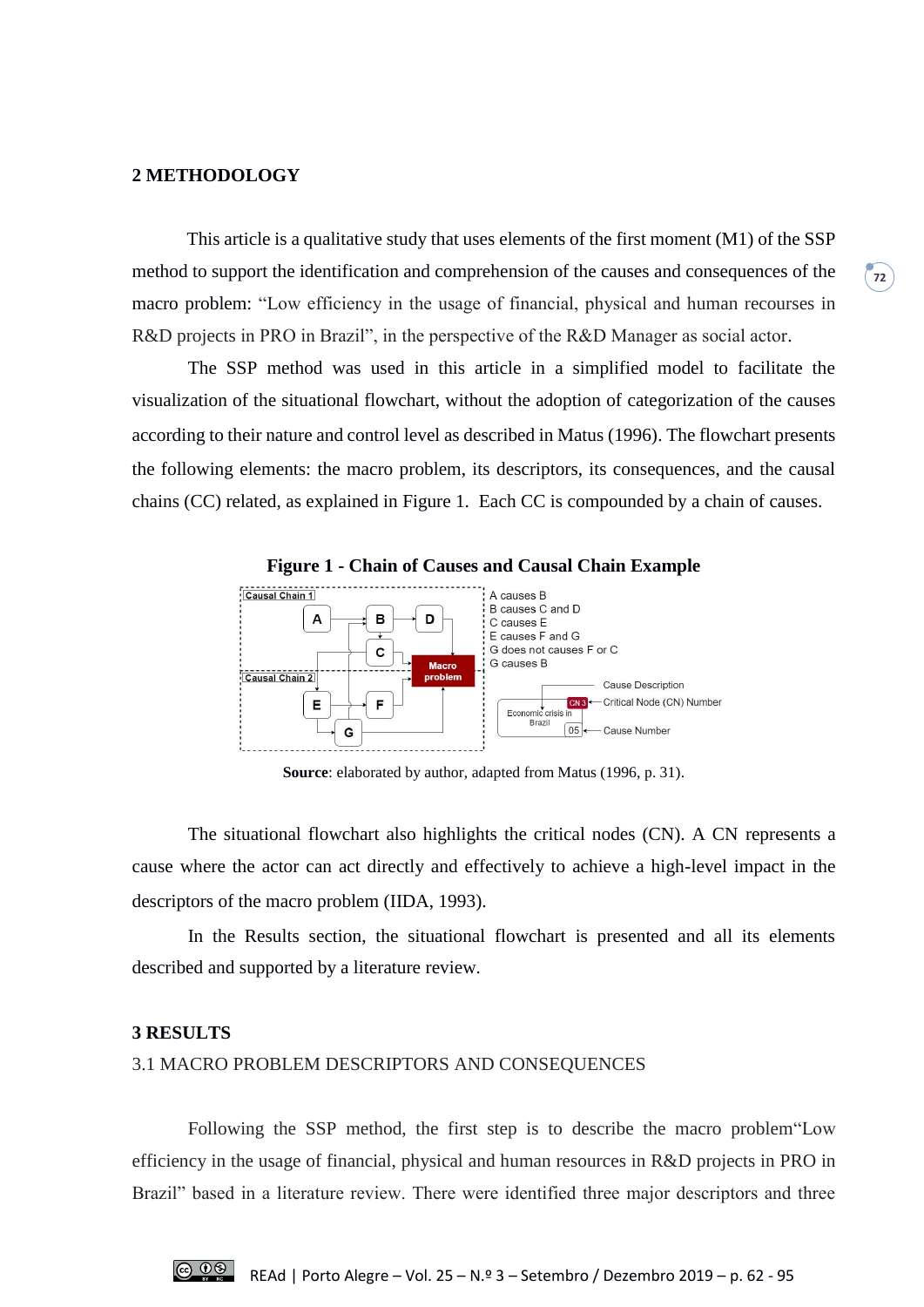major consequences to illustrate the macro problem. They are evidenced based in some qualitative or quantitative indicators found in the literature review. The descriptors and consequences are exposed in separated subsections but they are very connected and the same references are sometimes used as justificative for more than one of them.

#### Descriptor 1. The financial crisis of the ST&I in Brazil:

Brazil has been facing a huge cut in the budget of the MCTIC in the last decade, which direct impacts in national R&D results, driving to stagnation and dismantling of laboratories and research institutions (ANGELO, 2017; ESCOBAR, 2019; MARQUES, 2017). Even after a change of government at the beginning of 2019, the ST&I budget cuts continued in course and may represent 42% of reduction in funds for scholarships and research if the conditions for federal budget freezing were not reviewed (ESCOBAR, 2019).

Descriptor 2. Red tape and overhead of researchers in administrative and management activities:

A study published in 2017 by National Council of Foundations to Support Federal Institutes of Higher Education and Scientific and Technological Research (CONFIES), called "What does Brazilian researcher think about bureaucracy?", presented that a researcher spends, in average, 33% of his time to deal with administrative and bureaucracy activities. The participants of the mentioned study also pointed that 85% of the project management activities are complex and demand huge effort and time, and 39% answered that are not aware of the last changes in ST&I law and regulations (CONFIES; MCTIC; SEBRAE, 2017; MONTEIRO, 2017). A recent study about research collaborations reinforces the discomfort of Brazilian researchers with the complexity of the administration of the project resources mainly in large teams due to the challenge of opinion convergence and resources distribution (ODELIUS; ONO, 2019).

#### Descriptor 3. Institutional and Management limitation of PROs:

The Brazilian historical aspects of socioeconomic development and delayed scientific and technical progress influence in the difficulties and challenges of the government in the formulation of ST&I public policies adherent to national needs (DE NEGRI et al., 2016). The PROs are treated by Brazilian regulations in most of the times in a very similar way of ordinary companies, it means that the ST&I specificities are not appropriately managed, which open space to the establishment of inadequate or unnecessary controls, red tape issues and law insecurity (OLIVEIRA et al., 2017; RIBEIRO; SALLES-FILHO; BIN, 2015). Ribeiro et al. (2015) explain that the consequence of the regulatory inadequacy is a huge administrative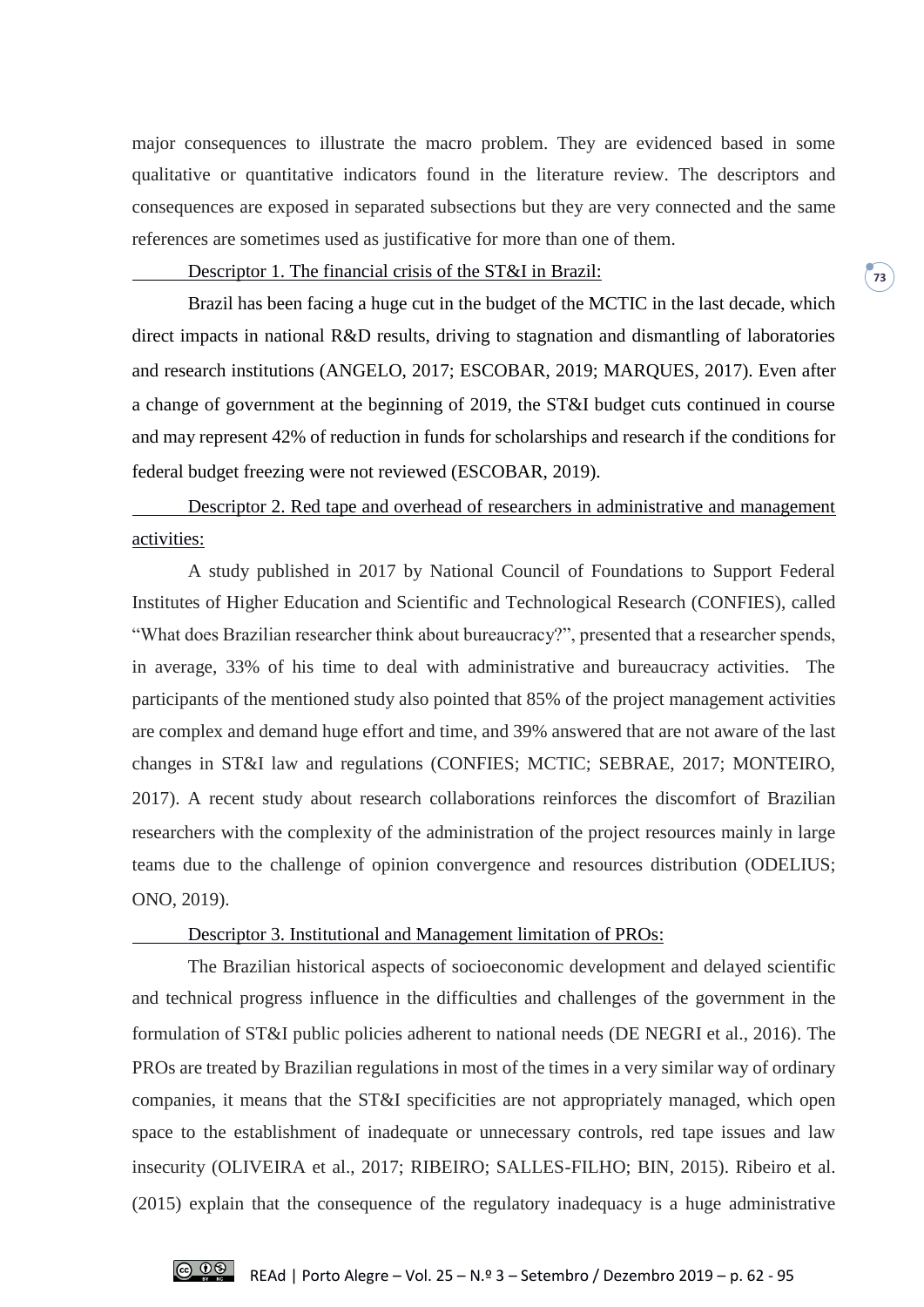difficulty that put at risk the relevance of PROs. The obstacles faced by PROs increase national research costs and decrease their competitiveness mainly internationally (MONTEIRO, 2017).

In 2004, the government signed the Innovation Law that defined the obligation to create Technology Transfer Offices (TTO) in PROs in an attempt to improve efficiency in the partnership building. Paranhos (2018) study analyzed data from 2007-2015 and concluded that although the increase of the number of TTOs in Brazilian institutions, the number of technology transfer contracts are still inexpressive and the major factor is the lack of financial support to improve the physical and human infrastructure of TTOs.

**74**

Consequence 1. Low efficiency of Research, Development and Innovation activities in Brazil:

The first main consequence identified as a result of the inefficient ST&I public policies, which contribute to the red tape issues and adverse institutional environment of the PROs, is the inexpressive results of Brazil in R&D and Innovation area when compared to other developing and developed countries.

While Brazil has been presenting a good situation in Scimago Journal & Country Rank, being at 24<sup>th</sup> position in the H-index impact (SJR, 2018), the results regarding patents are much more timid. In 2015 Brazil had 381 patents granted by United States Patent and Trademark Office (USPTO) which is much lower than countries such as United States (155k), South Korea (20k) and China (9k) (USPTO, 2015). The 2014 Survey of Innovation (Pintec) performed by the Brazilian Institute of Geography and Statistics (IBGE) pointed a stagnation in the innovation rate and found three factors as main obstacles for innovation by companies: cost, risks and scarce funding sources for innovative activities (IBGE, 2016). Additionally, other studies affirm that the companies are not familiar with the tax incentives to stimulate R&D investment (CARVALHO, 2010) and that these tax incentive policies are not effective without a continuous strategy and favorable socioeconomic environment to develop and maintain innovative capacity (PACHECO; BONACELLI; FOSS, 2017).

Consequence 2. Inappropriate use of financial, physical and human ST&I resources:

The low academic and scientific efficiency is directly related to the low administrative efficiency that affects negatively the prospection of opportunities and the management of projects and partnerships. In order to minimize the restrictions, fragilities and legal uncertainty of regulatory frameworks for public-private relations, the new Landmark of ST&I (13.243/2016) was approved, which brought changes in several other laws related to procurement, imports, contracting and others, but still with few significant results.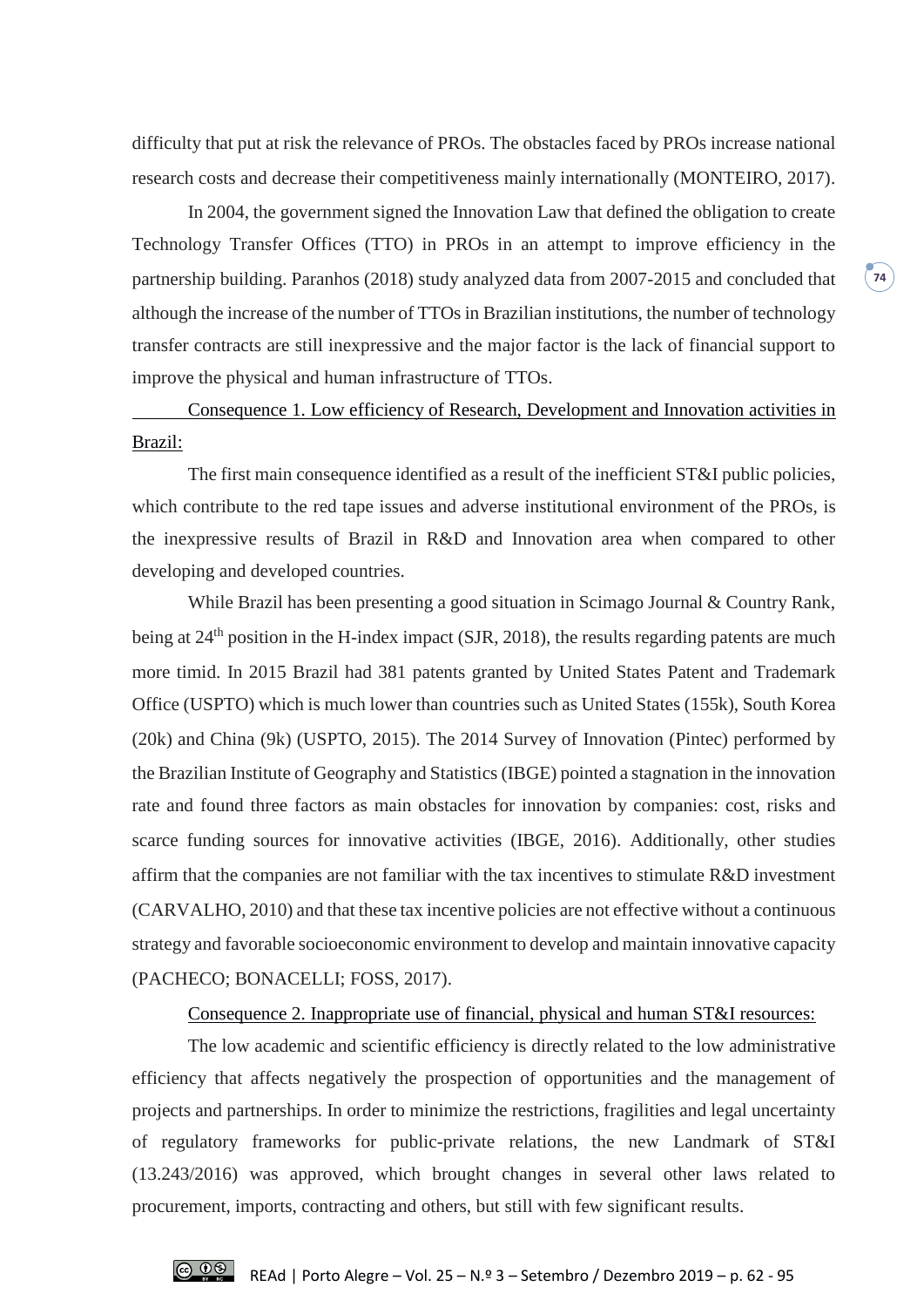A study performed by Ribeiro, Salles-Filho and Bin (2015) analyzed two PROs and identified limitations related to budgetary and financial management, maintenance and development of human resources, resulting from specific laws that cause low flexibility and autonomy, with a great impact on the performance and competitiveness of these institutions. The public organizational design of PROs has complex forms and multiple hierarchical levels with high control in the movement of personnel and rigid structures resistant to organizational changes, processes, and technologies, which presents a great difficulty in the implementation of improvements (PIRES; MACÊDO, 2006).

**75**

#### Consequence 3. Brazilian companies are not very innovative:

Complementing the evidences already described in the "Consequence 1" that are also related to this consequence, a study performed by Verde and Miranda (2018) using "The Global Innovation Index" methodology in the period of 2012-2017 noticed that even with some increase in the input index (institution, human capital, infrastructure, market sophistication, and business sophistication), there was a relevant decrease in the output index (knowledge, technology, creativity) which resulted in a -0.30 index of (in)efficiency in innovation in the period. The study also compared the results with the period of implementation of the new Landmark of ST&I (13.243/2016) and concluded that although some promising advances in the innovation instruments proposed by the law, the most of the companies and organizations are not yet practicing the changes. Other studies corroborated that the companies and institutions are not yet prepared to adopt the changes due to endogenous and exogenous factors and more time is required to evaluate results of the new law (MIRANDA et al., 2019; PACHECO; BONACELLI; FOSS, 2017).

#### 3.2 SITUATIONAL FLOWCHART

After the clarification of the descriptors and consequences, the macro problem was analyzed in the perspective of the R&D Manager as a social actor. The analysis of the macro problem resulted in the identification of 42 arguments organized in six causal chains (CC). Three critical nodes (CN) were also identified. The CC have intersections, and it was not easy to define the separation among them. We followed the chain of causes related to the topic of each one of the broader causes found, trying to identify the major topics and facilitate the analysis. The Situational Flowchart with the analysis result is presented in Figure 2.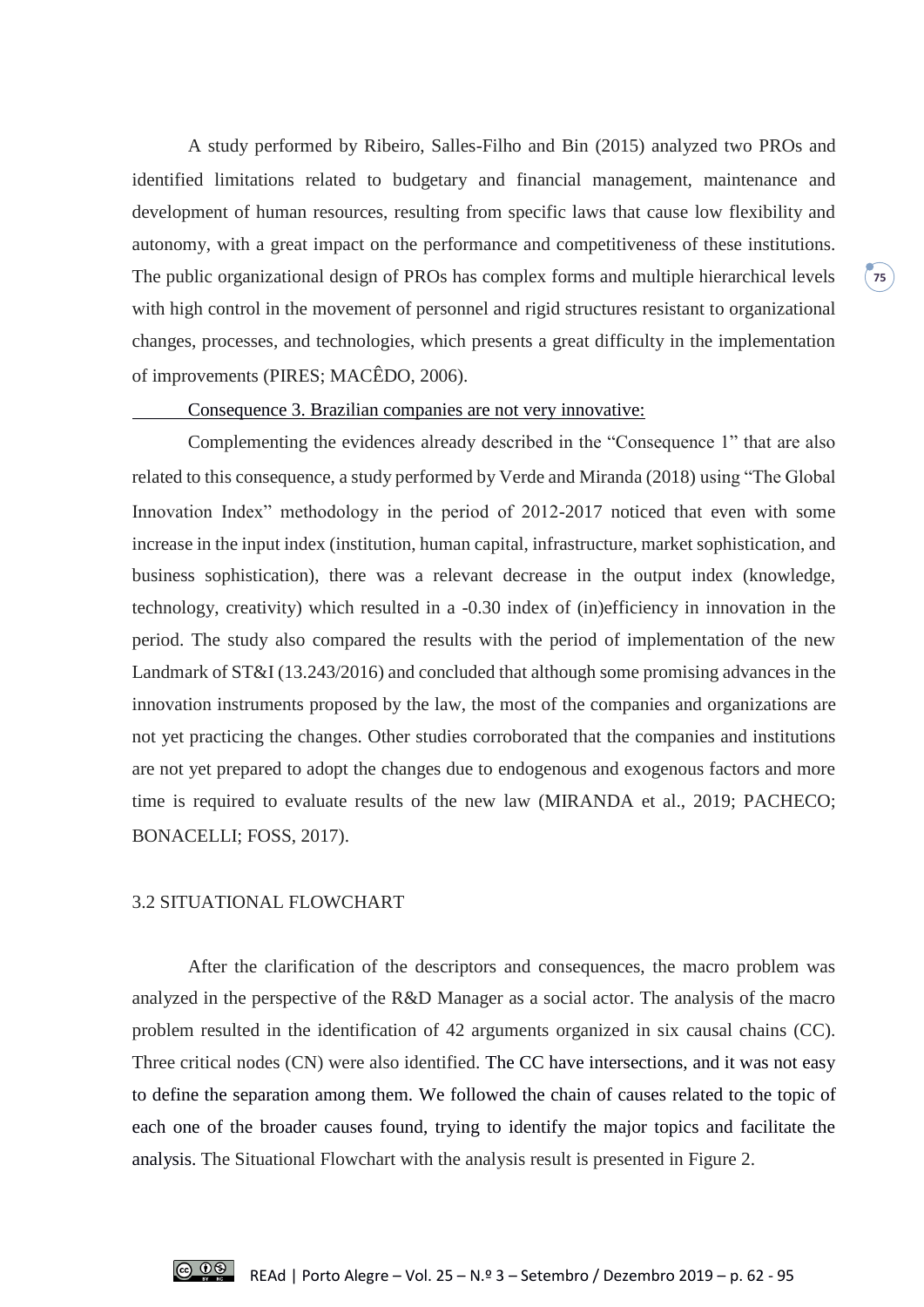In the following subsections, each CC and CN is explained based on the literature review.

**76**

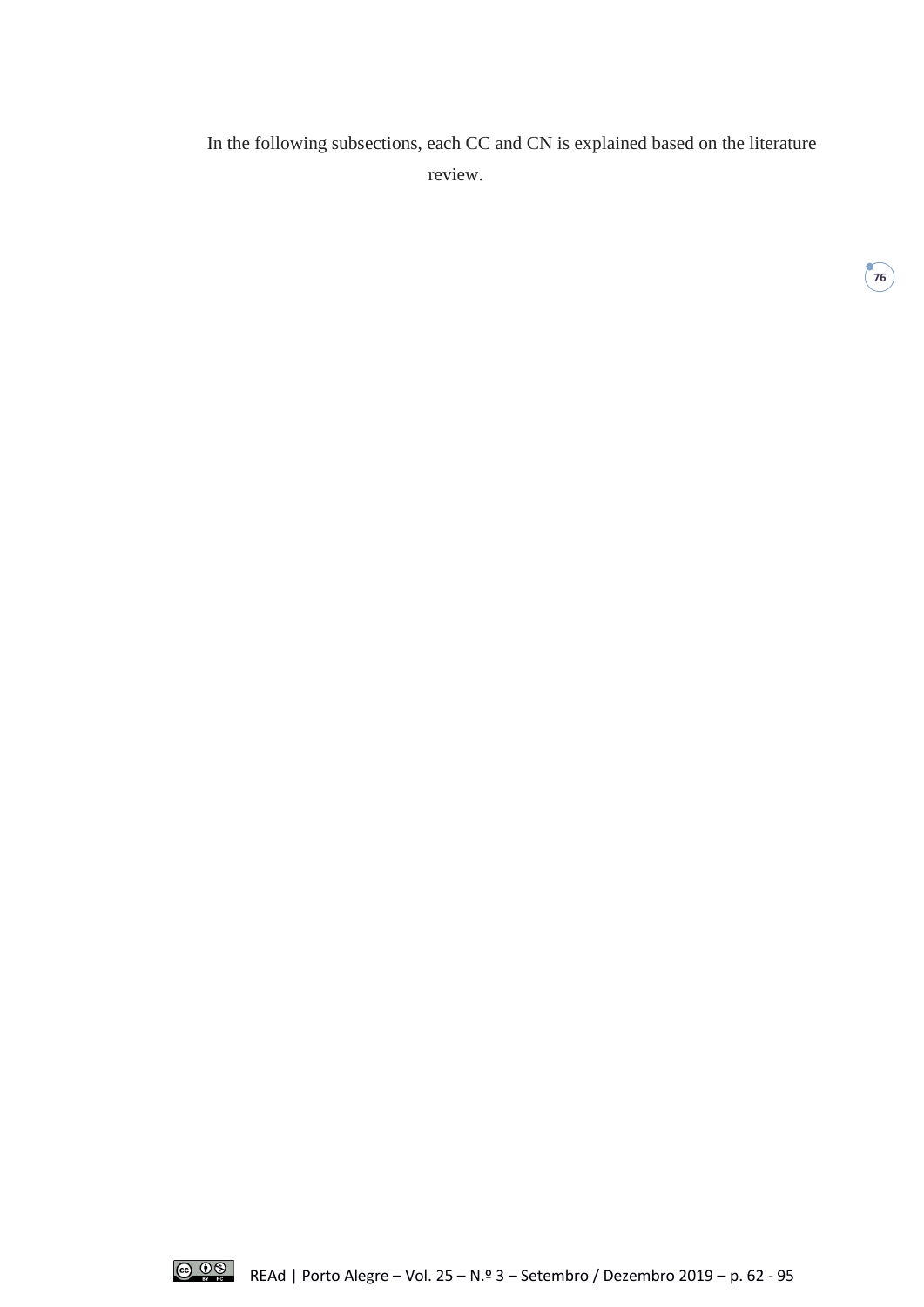

**Figure 2 - Situational Flowchart**

**Source**: elaborated by the author.

### 3.3 CAUSAL CHAINS

Each CC identified in the study is justified below through a list of main evidences of their causes found in literature and media.

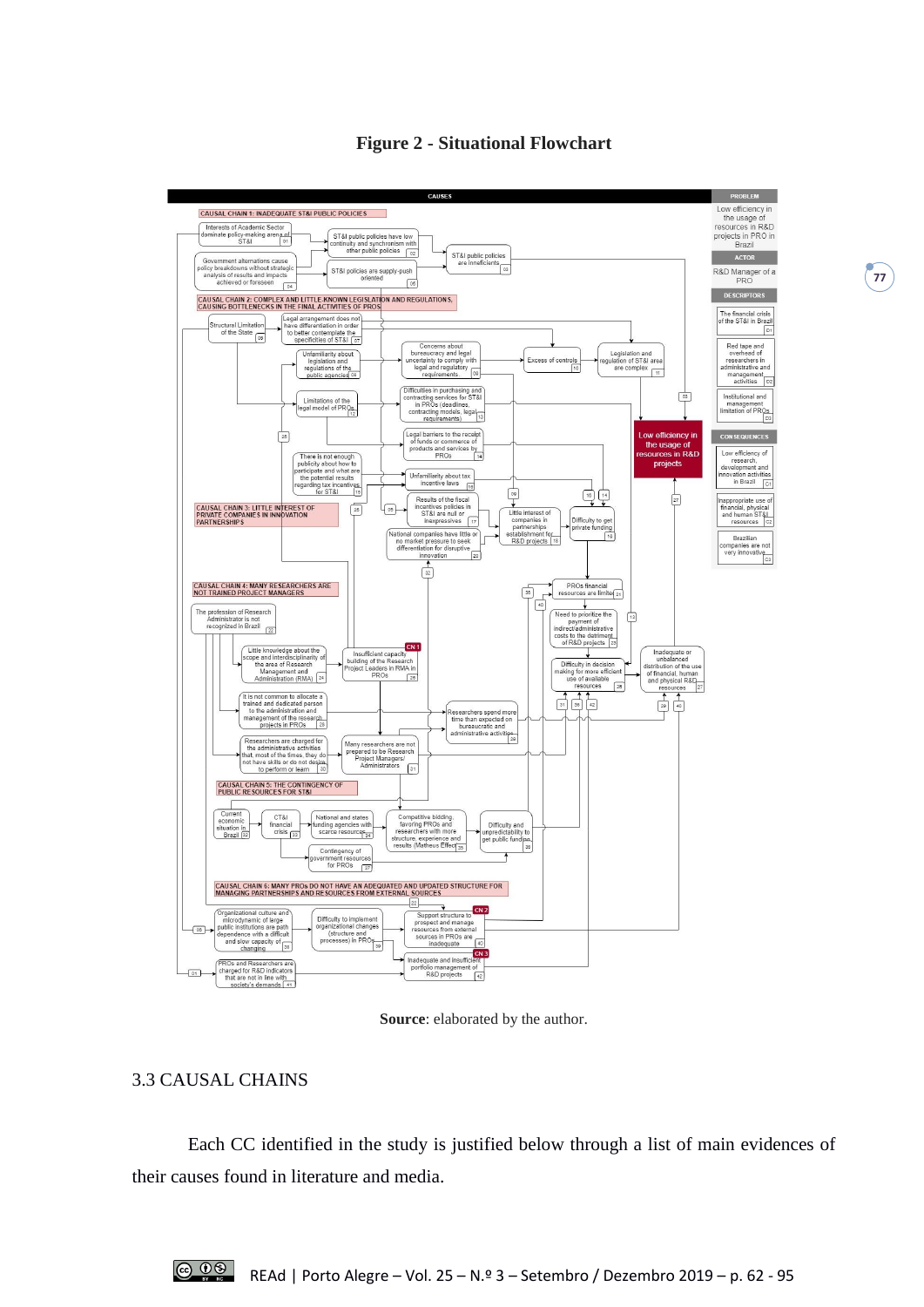### CC 1. Inadequate ST&I public policies:

The difficulties in the establishment of adequate ST&I public policies resulted in a group of innovation policy instruments that are inadequate or disconnected and don't achieve the desired impact in the demand for innovation and partnerships in Brazil. See details in Table 1.

**Table 1 – Justifications for CC 1 - Inadequate ST&I public policies**

**78**

| Id | <b>Justifications</b>                                                                                         | <b>Causes</b><br>supported |
|----|---------------------------------------------------------------------------------------------------------------|----------------------------|
|    | CC1.1 ST&I public policies in Brazil are lacking in strategies to stimulate the demand for                    | 05                         |
|    | innovation and partnerships among public and private actors, since they are                                   |                            |
|    | predominantly composed by supply-push oriented instruments<br>(PACHECO;                                       |                            |
|    | BONACELLI; FOSS, 2017).                                                                                       |                            |
|    | CC1.2 The themes of ST&I in Brazil are still very connected with universities and research $\vert$ 01, 02, 03 |                            |
|    | institutes and MCTIC governance end up privileging the interests of the academic sector,                      |                            |
|    | being distant from the needs of the productive sector, which makes difficult to engage                        |                            |
|    | economic area to guarantee the funding (MARQUES, 2017).                                                       |                            |
|    | CC1.3 The Brazilian government has an <b>institutional immaturity</b> and difficulties to prepare and         | 02, 04                     |
|    | maintain industrial and innovation public policies working for long periods. The difficulty                   |                            |
|    | to improve development policies are result of the disconnection and constant risk of                          |                            |
|    | discontinuity of the implementation and coordination of industrial policies, ST&I                             |                            |
|    | policies, agricultural and environmental policies during the government transitions                           |                            |
|    | (ARBIX et al., 2017; CRESTANA; MORI, 2015).                                                                   |                            |

**Source**: elaborated by the author.

CC 2. Complex and little-known legislation and regulations, causing bottlenecks in the final activities of PROs:

The public organizations, in general, have specificities such as paternalism in the relations, overvaluation of hierarchy and stability, attachment to routines, rules and power, that influences directly their internal processes, values, human resource policies and the culture for innovation. The structure of the public organizations are complex, rigid and centralized instead of oriented for efficiency, and requires a structural and cultural transformation. The PROs are impregnated with issues of the public sphere jointly with ST&I policies arena, which delimitates a unique and intricate scenario. See references and detailed justifications in Table 2.

# **Table 2 – Justifications for CC 2 - Complex and little-known legislation and regulations, causing bottlenecks in the final activities of PROs**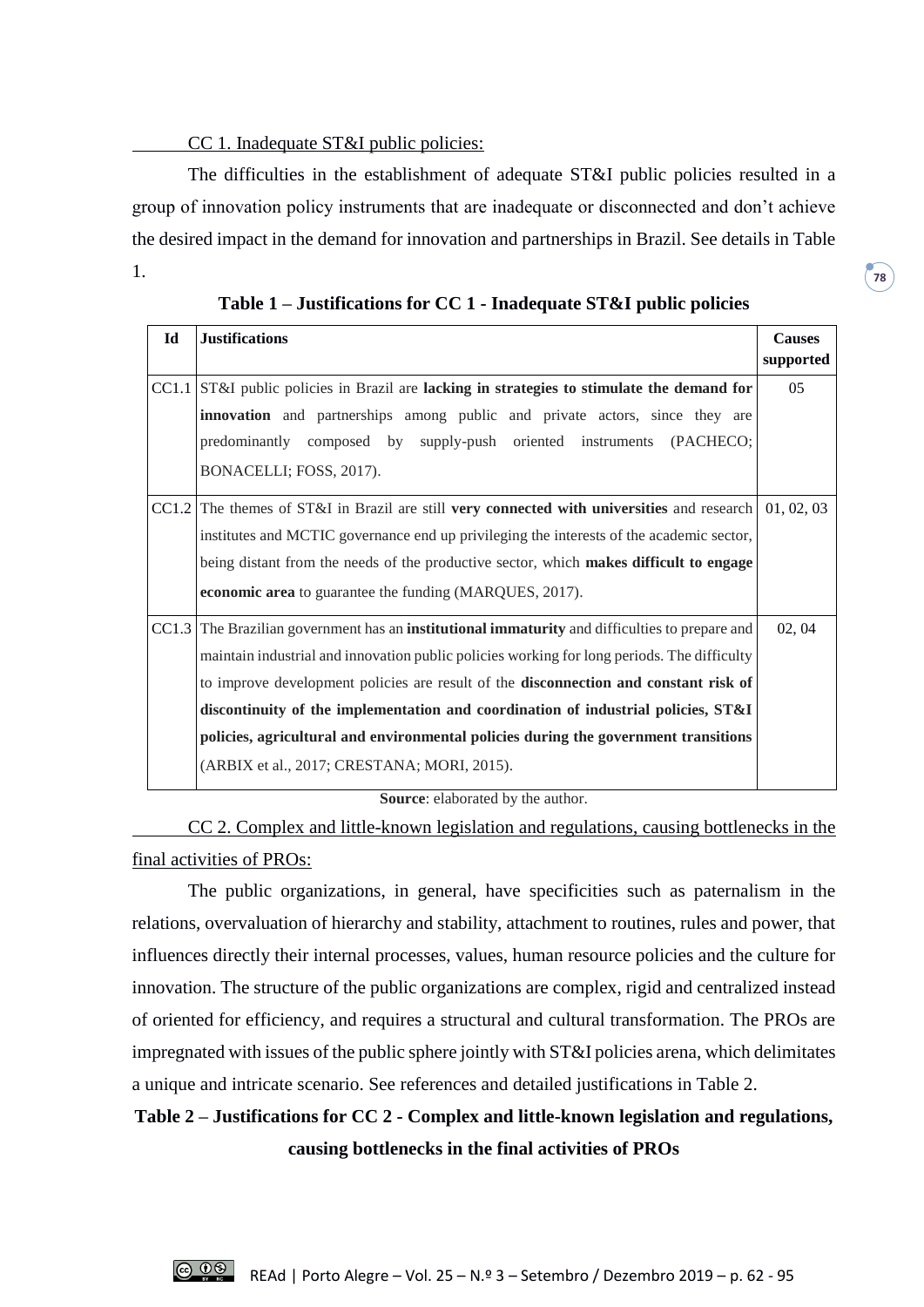| Id    | <b>Justifications</b>                                                                                                                                                                                                                                                                                                                                                         | <b>Causes</b><br>supported |
|-------|-------------------------------------------------------------------------------------------------------------------------------------------------------------------------------------------------------------------------------------------------------------------------------------------------------------------------------------------------------------------------------|----------------------------|
|       | $CC2.1$ The inflexibility and lack of autonomy of public organizations, presents the following<br>characteristics regarding the culture of public organizations as relevant causes of these<br>issues: bureaucratism, political interference, aversion to entrepreneurship, centralized<br>authoritarianism, paternalism, and management discontinuity (PIRES; MACÊDO, 2006). | 06                         |
|       | $CC2.2$ Despite the ST&I challenges regarding open innovation and scarce funding, the legal<br>model and political influences are important determinants of the operational                                                                                                                                                                                                   | 12                         |
|       | difficulties and limitations of PROs. The study of the Report of the Center for Strategic                                                                                                                                                                                                                                                                                     |                            |
|       | Studies and Management (2010) identified 17 different types of legal identities of PROs                                                                                                                                                                                                                                                                                       |                            |
|       | in public administration, business entities (including public companies) and non-profit<br>entities. The limited flexibility and autonomy imposed by the legal identity of these<br>organizations affect directly their management, administrative and political capabilities.                                                                                                |                            |
|       | CC2.3 The Brazilian regulations don't manage appropriately the ST&I specificities of                                                                                                                                                                                                                                                                                          | 07                         |
|       | <b>PROs</b> , applying in many cases the same rules of ordinary companies (RIBEIRO;                                                                                                                                                                                                                                                                                           |                            |
|       | SALLES-FILHO; BIN, 2015). Salles-Filho and Bonacelli (2010, p. 199) pointed the                                                                                                                                                                                                                                                                                               |                            |
|       | inefficiency of the current ST&I mechanisms and instruments that "are not well-suited to                                                                                                                                                                                                                                                                                      |                            |
|       | research institutions" and complemented that "there is little knowledge about how to make                                                                                                                                                                                                                                                                                     |                            |
|       | best use of them or the implications of their use, and the instruments are rarely used                                                                                                                                                                                                                                                                                        |                            |
|       | because they entail almost radical changes to the managerial organization of most                                                                                                                                                                                                                                                                                             |                            |
|       | institutions, especially public ones."                                                                                                                                                                                                                                                                                                                                        |                            |
| CC2.4 | The procurement is one of the processes that presents more difficulties to be                                                                                                                                                                                                                                                                                                 | 13, 14                     |
|       | performed by PROs because of the legislation and control agencies requirements to                                                                                                                                                                                                                                                                                             |                            |
|       | avoid opportunism and corruption which limits the options of suppliers and products,                                                                                                                                                                                                                                                                                          |                            |
|       | increases prices and decreases products and services quality and delivery conditions. In                                                                                                                                                                                                                                                                                      |                            |
|       | R&D projects the purchasing requirements are in many times very specific with dispense                                                                                                                                                                                                                                                                                        |                            |
|       | of a bid which becomes the purchasing process very trick to not break the law.                                                                                                                                                                                                                                                                                                |                            |
|       | Importation, capture funding and sell products and services are also very restricted                                                                                                                                                                                                                                                                                          |                            |
|       | procedures for public organizations for the same reasons. Even adopting alternatives to                                                                                                                                                                                                                                                                                       |                            |
|       | deal with contracts and purchasing using third-party services of foundations, the                                                                                                                                                                                                                                                                                             |                            |
|       | transaction costs regarding internal controls and audit are not insignificant                                                                                                                                                                                                                                                                                                 |                            |
|       | (MONTEIRO, 2017; RIBEIRO; SALLES-FILHO; BIN, 2015).                                                                                                                                                                                                                                                                                                                           |                            |
| CC2.5 | The partnership building is another important and also challenging process for the                                                                                                                                                                                                                                                                                            | 09, 10, 11                 |
|       | R&D and Innovation projects due to strategic and financial purposes (CHESBROUGH,                                                                                                                                                                                                                                                                                              |                            |
|       | 2006; HAGEDOORN, 2002). The establishment of contracts of technical cooperation and                                                                                                                                                                                                                                                                                           |                            |
|       | intellectual property is the tool to deal with the risks and uncertainty of R&D projects and                                                                                                                                                                                                                                                                                  |                            |
|       | minimize opportunism and law insecurity, which usually increases controls and                                                                                                                                                                                                                                                                                                 |                            |
|       | transaction costs (OLIVEIRA et al., 2017).                                                                                                                                                                                                                                                                                                                                    |                            |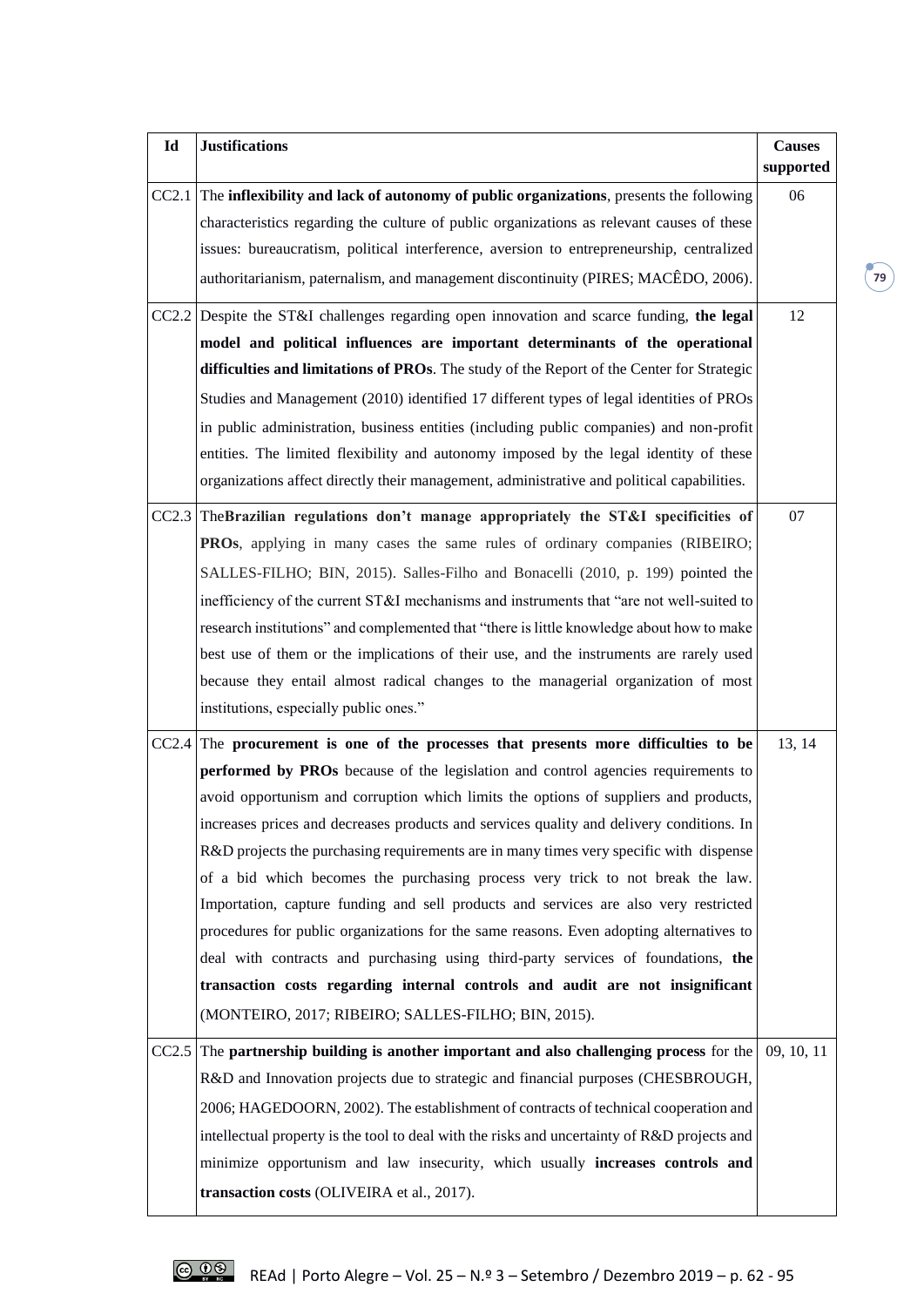| $ CC2.6 $ There is a greater expenditure of effort and time in the research project management | 08    |
|------------------------------------------------------------------------------------------------|-------|
| activities by the principal investigators <b>due to the complexity and lack of knowledge</b>   |       |
| about ST&I legislation and regulatory changes (CONFIES; MCTIC; SEBRAE, 2017).                  |       |
| CC2.7 Tax incentives have limited extent because of the not-innovative nature of the           | 15.16 |
| <b>companies and their lack of knowledge</b> about how to use them (CARVALHO, 2010).           |       |

**Source**: elaborated by the author.

**80**

The causes not listed in Table 2 are explained by the consequences of the unfolding of the already justified causes. The difficulties to capture funding or use tax incentives (cause 19) imply in the limitation of financial resources of the PROs (cause 21), jointly with the contingency of ST&I public resources (to be explained in CC 5) and lack of adequate structure to capture and manage external funding (to be explained in CC 6). The limited ST&I budget (cause 23) affects directly in the financial resources for R&D projects, because of the competition with fix expenses related to indirect and administrative costs

Summarizing, the R&D Manager has a huge decision-making challenge (cause 26) to achieve the most efficient use of resources, considering:

 Purchasing and hiring challenges regarding restrictive legislation and difficulties and delays to find the best compliant alternatives.

 Planning difficulties due to unpredictability to get public funding because of contingency, financial resources competition among organizations and uncertainty about resources availability (to be better explained in CC 5).

 Lack of preparation of R&D Manager and/or Principal Investigator to perform administrative and management activities which impact in lack of strategic planning and adequate decision-making in the use of resources (to be better explained in CC 4).

 Inadequate management of Projects Portfolio and Resources prioritization, also as a consequence of the lack of preparation and strategic view (to be better explained in CC 6).

The inefficient use of financial, physical and human resources are directly related to inadequate decision-making performed by the Principal Investigator and/or R&D Manager (cause 27). The end of this causal chain (composed by the nodes 19, 21, 23, 26 and 27) is an unfolding of the first causes of the chain, and it is common and repeated in the next causal chains (CC 3, CC4, CC5, and CC6).

CC 3. Little interest of private companies in innovation partnerships:

The lack of government pressure due to the inefficiency of public policies is an relevant cause of the conservative behavior of the Brazilian firms. See details in Table 3.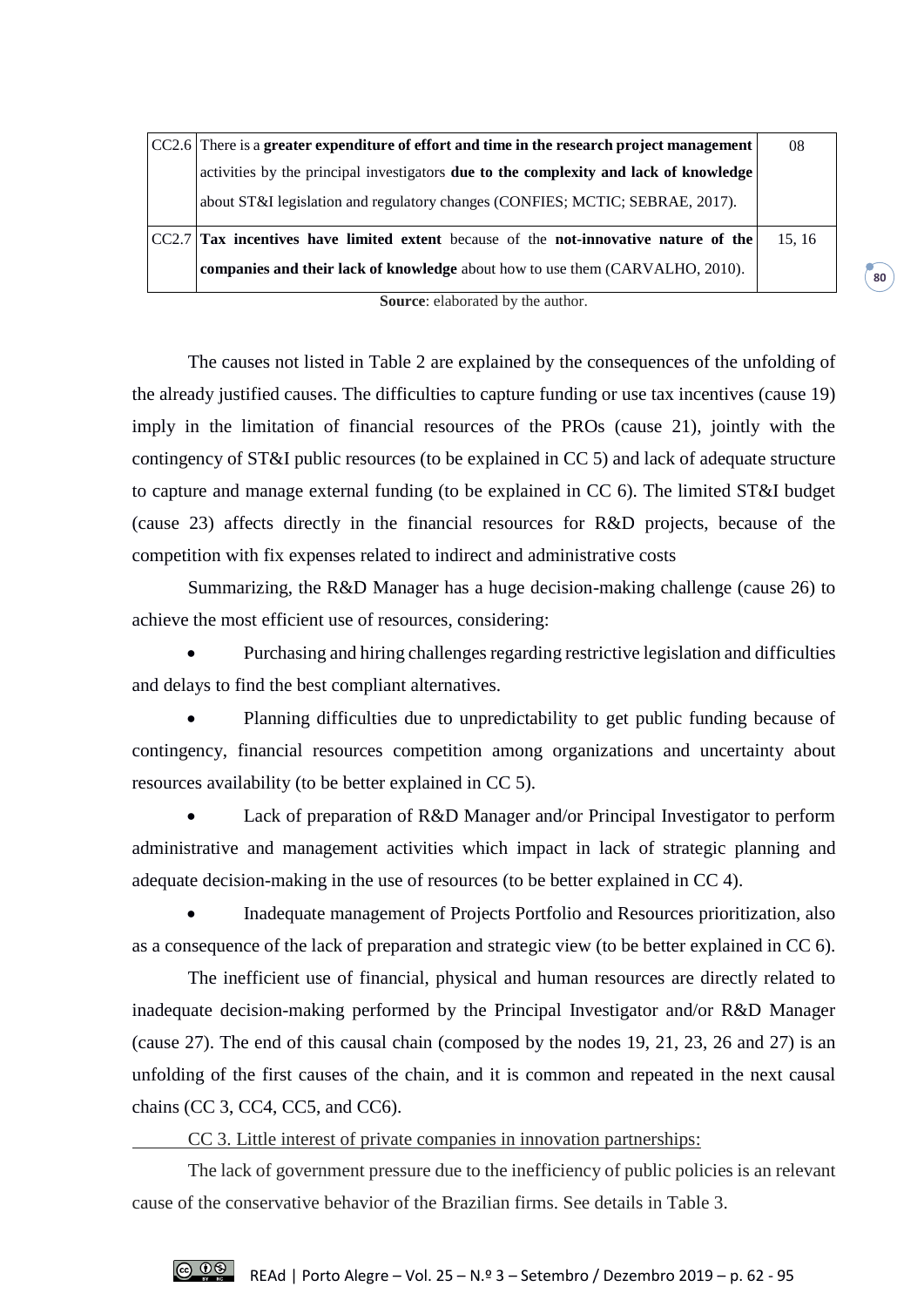| Id | <b>Justifications</b>                                                                                | <b>Causes</b><br>supported |
|----|------------------------------------------------------------------------------------------------------|----------------------------|
|    | CC3.1 The Survey of Innovation (Pintec) and several articles evidenced the <b>inefficiency of</b>    | 17, 18                     |
|    | <b>ST&amp;I</b> public policies and consequent inexpressive results for the national economic        |                            |
|    | development (IBGE, 2016). See also CC1.1 and CC2.5.                                                  |                            |
|    | $CC3.2$ The role of the state is essential in the funding of ST&I activities due to uncertainties of | 20                         |
|    | the R&D and innovation processes and the imperfections of the technology market                      |                            |
|    | (BASTOS, 2003; OECD, 2016). However, in addition to being insufficient, public                       |                            |
|    | funding has been reduced due to the crisis. There is a general understanding that in Brazil,         |                            |
|    | companies do not recognize that greater investments in R&D bring greater                             |                            |
|    | competitiveness, and there is also no government pressure through approppriate ST&I                  |                            |
|    | public policies (BONACELLI, 2013).                                                                   |                            |
|    | $CC3.3$ Some reasons for the <b>conservative behavior</b> of the Brazilian firms are protectionism,  | 20                         |
|    | R&D and innovation costs and the complex business environment (FRISCHTAK, 2019).                     |                            |

**Table 3 – Justifications for CC 3 - Little interest of private companies in innovation partnerships**

**Source**: elaborated by the author.

The end of this causal chain (composed by the nodes 21, 23, 26 and 27) has already been explained in the CC 2.

CC 4. Many researchers are not trained project managers:

The generation of innovations doesn't result only from scientific and technological activities. Other types of activities support R&D projects, strengthen their learning capacities and enable institutional changes required to adapt them to the new products and services. The ST&I planning and management is implicated by three elements that differentiate them from other planning and management processes: indeterminacy of the results of a research project and innovation process; the profile of the professionals and culture shared by them since researchers are usually highly qualified, creative and proactive and require constant communication and relationship with peers and partners; and multi-institutionality that is result of the increase of inter-organizational collaborations. The multi-institutionality requires of PROs the capacity to coordinate the interaction of several actors in the decision-making process, to deal with a variety of research profiles, to manage conflicts between research and management demands, and to create mechanisms to enable knowledge creation and appropriation (BIN; SALLES-FILHO, 2008). The technical and scientific leadership is not

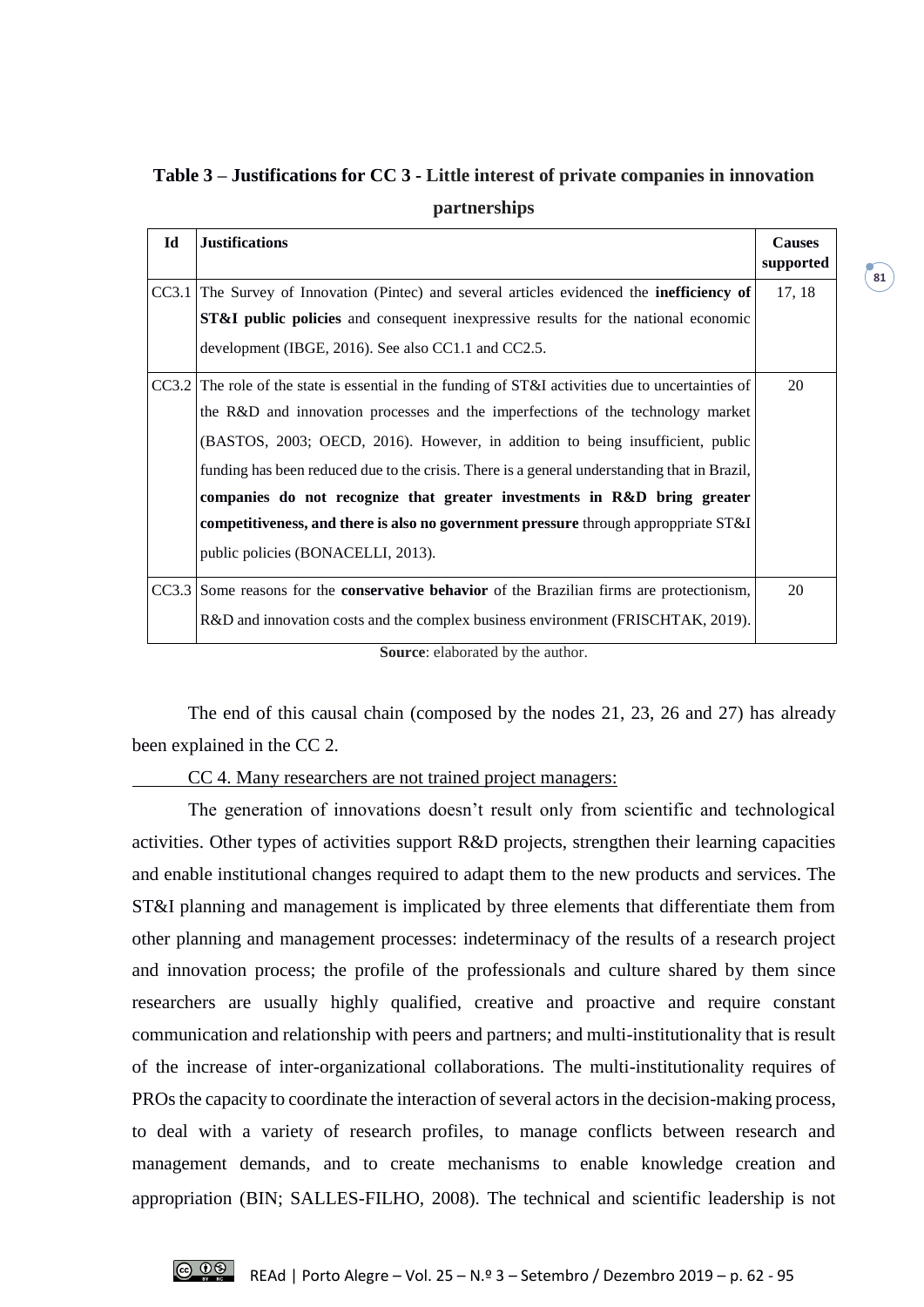enough to manage ST&I institutions and projects because of the complexity of the innovation system (SALLES-FILHO; BONACELLI, 2010). See some evidences in Table 4 about the lack of knowledge and capacity in administrative and management activities in PROs.

|  |  | Table 4 - Justifications for CC 4 - Many researchers are not trained project managers |  |
|--|--|---------------------------------------------------------------------------------------|--|
|  |  |                                                                                       |  |

**82**

| Id    | <b>Justifications</b>                                                                         | <b>Causes</b><br>supported |
|-------|-----------------------------------------------------------------------------------------------|----------------------------|
| CC4.1 | The execution of administration and management activities of research projects                | 25, 30, 31                 |
|       | requires specific knowledge that usually the researchers are not prepared, which              |                            |
|       | demands, most of the times, higher effort or rework that become an unplanned additional       |                            |
|       | burden when accumulated with scientific activities (OLIVEIRA et al., 2017).                   |                            |
|       | Furthermore, the preparation of project proposals and management of funded                    |                            |
|       | projects require additional knowledge about the funding agencies processes in addition        |                            |
|       | to the internal processes of PROs. The lack of knowledge about these processes and            |                            |
|       | their implications inhibits the prospection of new external opportunities of funding          |                            |
|       | by researchers (CUNNINGHAM et al., 2014).                                                     |                            |
|       | CC4.2 The already mentioned survey about bureaucracy pointed out that researchersspend        | 29, 30, 31                 |
|       | 33% of their time with administrative and bureaucratic activities (CONFIES;                   |                            |
|       | MCTIC; SEBRAE, 2017). See also CC2.6.                                                         |                            |
|       | $CC4.3$ Although the ST&I specificities and administrative and managerial complexity, in most | 22, 24                     |
|       | of the developing countries, such as Brazil, the research administrator profession in         |                            |
|       | unknown (KERRIDGE; SCOTT, 2018) and often the researcher accumulates                          |                            |
|       | management, administrative and scientific activities with minimal support of other            |                            |
|       | organizational departments, and most of the times with no financial resources to              |                            |
|       | implement such administrative team and structure (more details in CC 6).                      |                            |

**Source**: elaborated by the author.

The end of this causal chain (composed by nodes 26 and 27) has already been explained in the CC 2.

CC 5. The contingency of public resources for ST&I:

The article have alread mentioned the Brazilian financial crisis and the reduced budget to support ST&I activities. The Table 5 presents some references about the cascade impact in PROs and funding agency budgets. This situation increases the competition for resources among researchers and research institutions, and exacerbates the Mathew effect, coined by Merton (1968). The Mathew effect consists in giving greater recognition and credit for the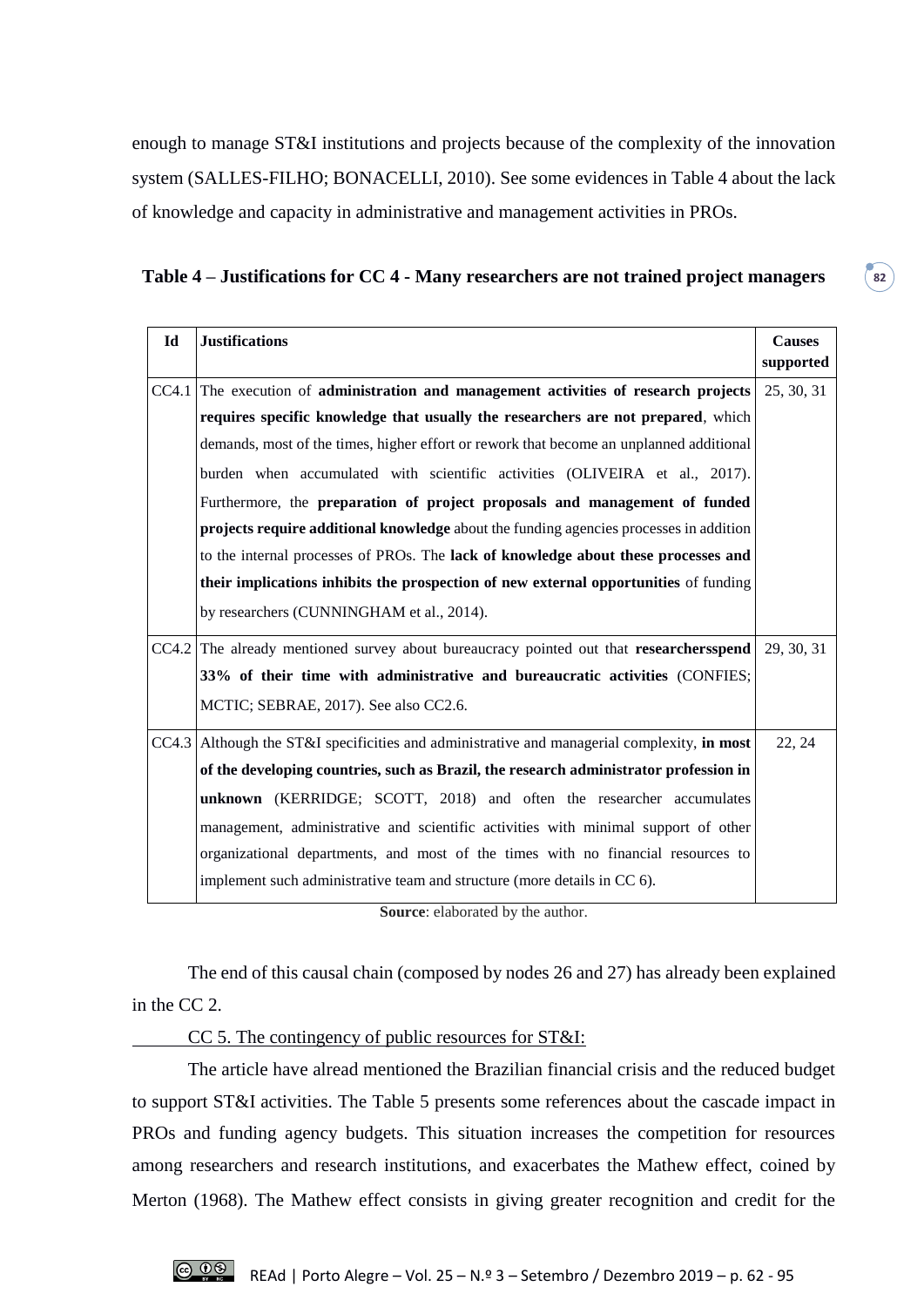already known senior researchers due to the reward system of the scientific community, which ends up giving more advantage and concentrating resources in a group of the most prominent researchers and institutions (BARBOSA, 2017).

| Id | <b>Justifications</b>                                                                                     | <b>Causes</b><br>supported |
|----|-----------------------------------------------------------------------------------------------------------|----------------------------|
|    | $CC5.1$ Brazil has the <b>lowest ST&amp;I budget of the last 12 years</b> in Brazil, which direct impacts | 33                         |
|    | in national R&D results, driving to stagnation and dismantling of laboratories and                        |                            |
|    | research institutions (ANGELO, 2017; ESCOBAR, 2019; MARQUES, 2017).                                       |                            |
|    | CC5.2 Science associations published a letter presenting their concern about the contingency of           | 32, 34, 37                 |
|    | 42.27% of the MCTIC in 2019 that <b>affects several public funding agencies</b> , such as the             |                            |
|    | National Council for Scientific and Technological Development (CNPq) (JORNAL DA                           |                            |
|    | CIÊNCIA, 2019; SBPC et al., 2019). The <b>financial crisis permeates all areas</b> , not only             |                            |
|    | ST&I. There are many PROs funded by a portion of the budget from other ministries,                        |                            |
|    | such as the case of the Brazilian Agricultural Research Corporation (Embrapa), that                       |                            |
|    | depends of the Brazilian Ministry of Agriculture, Livestock, and Food Supply (MAPA)                       |                            |
|    | that have a contingency of more than 30% of the budget for 2019 (GAZETA DO POVO,                          |                            |
|    | 2019). The Ministry of Mines and Energy (MME), that has a relevant role for the national                  |                            |
|    | sovereignty, supports several research activities and had a contingency of 80% of the                     |                            |
|    | budget in the same year (SBPC et al., 2019).                                                              |                            |
|    | CC5.3 The lower ST&I budget impacts directly in less public funding opportunities that tend               | 35, 36                     |
|    | to be more competitive. Report about FAPESP activities in 2017 informed that the                          |                            |
|    | funding agency received 19 thousand proposals of scholarships and project grants, and                     |                            |
|    | were approved 10 thousand proposals, about a half. Only 3 thousand approved proposals                     |                            |
|    | were related to project grants. Remembering that FAPESP is the state agency with a                        |                            |
|    | higher budget and also a higher number of research institutions covered in Brazil                         |                            |
|    | (FAPESP, 2018b).                                                                                          |                            |

**Table 5 – Justifications for CC 5 - The contingency of public resources for ST&I**

**Source**: elaborated by the author.

The end of this causal chain (composed by the nodes 21, 23, 26 and 27) has already been explained in the CC 2.

CC 6. Many PROs do not have an adequate and updated structure for managing partnerships and resources from external sources:

Due to the several difficulties already exposed in this article, the progress of research in Brazil has been severely impacted. The results are a deficient structure of research including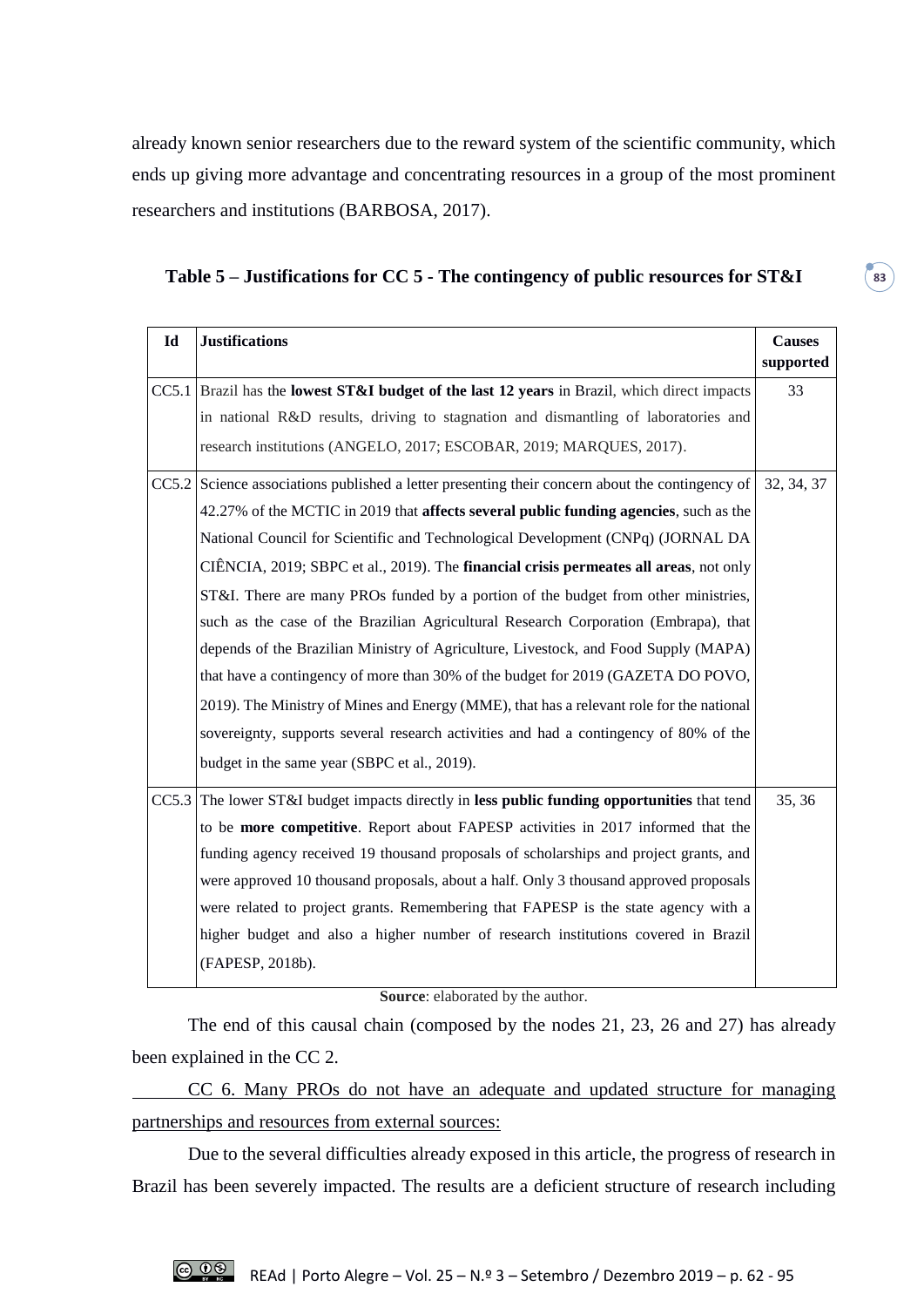technological, organizational and administrative aspects (SALLES-FILHO; PEDRO; MENDES, 2007). Table 6 presents references that justify the causes for this affirmation.

# **Table 6 – Justifications for CC 6 - Many PROs do not have an adequate and updated structure for managing partnerships and resources from external sources**

| $Id$ | <b>Justifications</b>                                                                                | <b>Causes</b> |
|------|------------------------------------------------------------------------------------------------------|---------------|
|      |                                                                                                      | supported     |
|      | CC6.1 PROs face pressure to attend the expectations of the state, society, firms and several         | 38, 39        |
|      | other actors of the national innovation system. They present three types of constraints              |               |
|      | that limit PROs autonomy: legal framework regarding public domain; political                         |               |
|      | influence of government authorities and internal institutional culture (inertia) (SALLES-            |               |
|      | FILHO; BONACELLI, 2010). The same study presented several problems faced by                          |               |
|      | <b>PROs:</b> legal and fiscal restrictions to renew scientific and managerial staff, difficulties in |               |
|      | the establishment of a career plan and performance assessment, difficulties to establish             |               |
|      | networks that enable real leverage of core competencies in research and services activities          |               |
|      | such as selling products and services and development of competitive projects, difficulties          |               |
|      | to professionalize and optimize intellectual property and technology transfer capabilities.          |               |
|      | CC6.2 The disconnection between science and technology system and the demands of society             | 41            |
|      | was presented in CC1.2 and is also evidenced by the low number of researchers employed               |               |
|      | by firms in Brazil. This problem can also be illustrated by the mostly currently used R&D            |               |
|      | indicators that reflect a limited scope of the results and impacts with a focus in                   |               |
|      | academic and scholar results (such as publications and patents) instead of the social                |               |
|      | impact of the scientific outcome (TOOM, 2017).                                                       |               |
|      | CC6.3 The governance strategy and decision-making capacity impacts the organization's                | 38, 39, 40    |
|      | competitiveness and is directly related to the planning and management processes (BIN;               |               |
|      | SALLES-FILHO, 2008). Although the ST&I current scenario demands organizational                       |               |
|      | changes to enable management capacity building, the research institutions have                       |               |
|      | difficulties to implement management practices because of their nature, environment                  |               |
|      | specific culture that impose constraints to internalize such routines<br>and                         |               |
|      | (ALBUQUERQUE; BONACELLI, 2014).                                                                      |               |
|      | CC6.4 About the fragilities of the strategic and portfolio management capacity of PROs,              | 41, 42        |
|      | Penteado et al. (2014) and Buainain (2018) studied the Brazilian Agricultural Research               |               |
|      | Corporation (Embrapa) and identified a <b>pulverization of the agenda in many projects</b>           |               |
|      | with low impact, a dispersion of resources and loss of focus in the company mission.                 |               |
|      | De Negri (2015) punctuated that only 30% of public resources for R&D are discriminated               |               |
|      | to solve specific problems (p. e. in health and agriculture area).                                   |               |
|      |                                                                                                      |               |

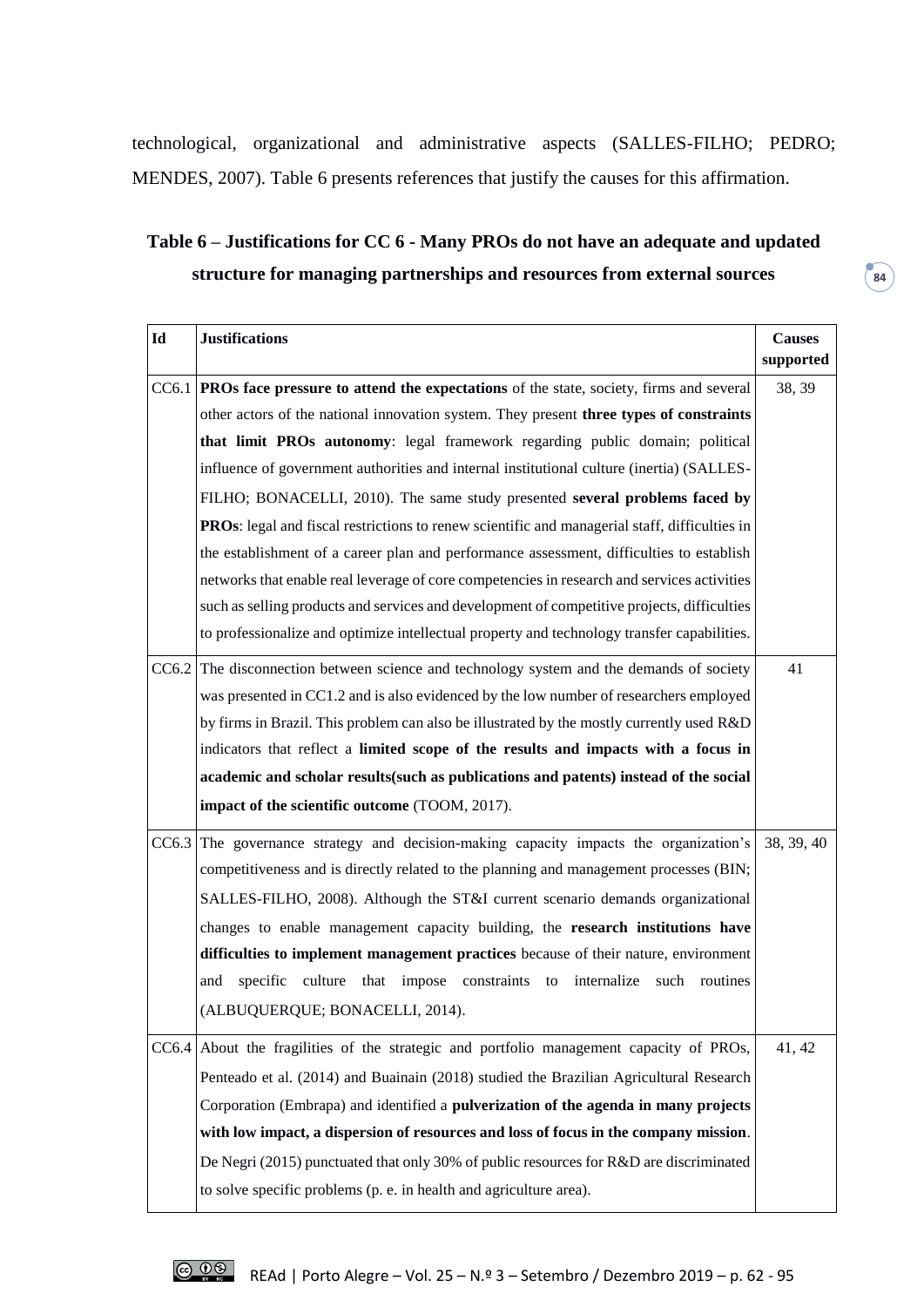The end of this causal chain (composed by the nodes 21, 23, 26 and 27) has already been explained in the CC 2.

#### 3.4 CRITICAL NODES

Following the SSP method, the next step after the causal chain analysis in the situational flowchart is the identification of the critical nodes (CN). The critical nodes are causes that have a high degree of impact on the descriptors, are favorable politically in the current national and institutional context and the actor has governability to act on them (IIDA, 1993).

The following CNs were identified:

CN 1) Insufficient capacity building of research project leaders in RMA in PROs (Cause 25).

CN 2) Support structure to prospect and manage resources from external sources in PROs are inadequate (Cause 40).

CN 3) Inadequate and insufficient portfolio management of the R&D projects (Cause 42)**.**

The CN 1 is originated in the CC 4 "Many researchers are not trained project managers" and is input at the beginning of two other causal chains (CC 2 and CC 5) which means NC 1 impacts three causal chains. This cause can be attacked in a relatively easy way by R&D Manager through the elaboration of a Training Plan and a Human Resources Management Plan that address the capacitation of researchers and/or other R&D supporting professionals in administrative and management skills required by R&D projects.

The CN 2 and CN 3 are originated in CC 6 "Many PROs do not have an adequate and updated structure for managing partnerships and resources from external sources" and are input of the causes 21, 26 and 27 that appear in the end of several causal chains (CC 2, CC 3, CC 4, CC 5) which means CN 2 and CN 3 impact five causal chains. These critical nodes are related to organizational changes inside PROs. Although PROs have several exogenous limitations due to their public identity, the R&D Manager usually has the autonomy to implement changes in internal processes regarding strategic management and portfolio and project management to try to improve decision-making, minimize transaction costs and maximize efficiency in the use of public resources.

**85**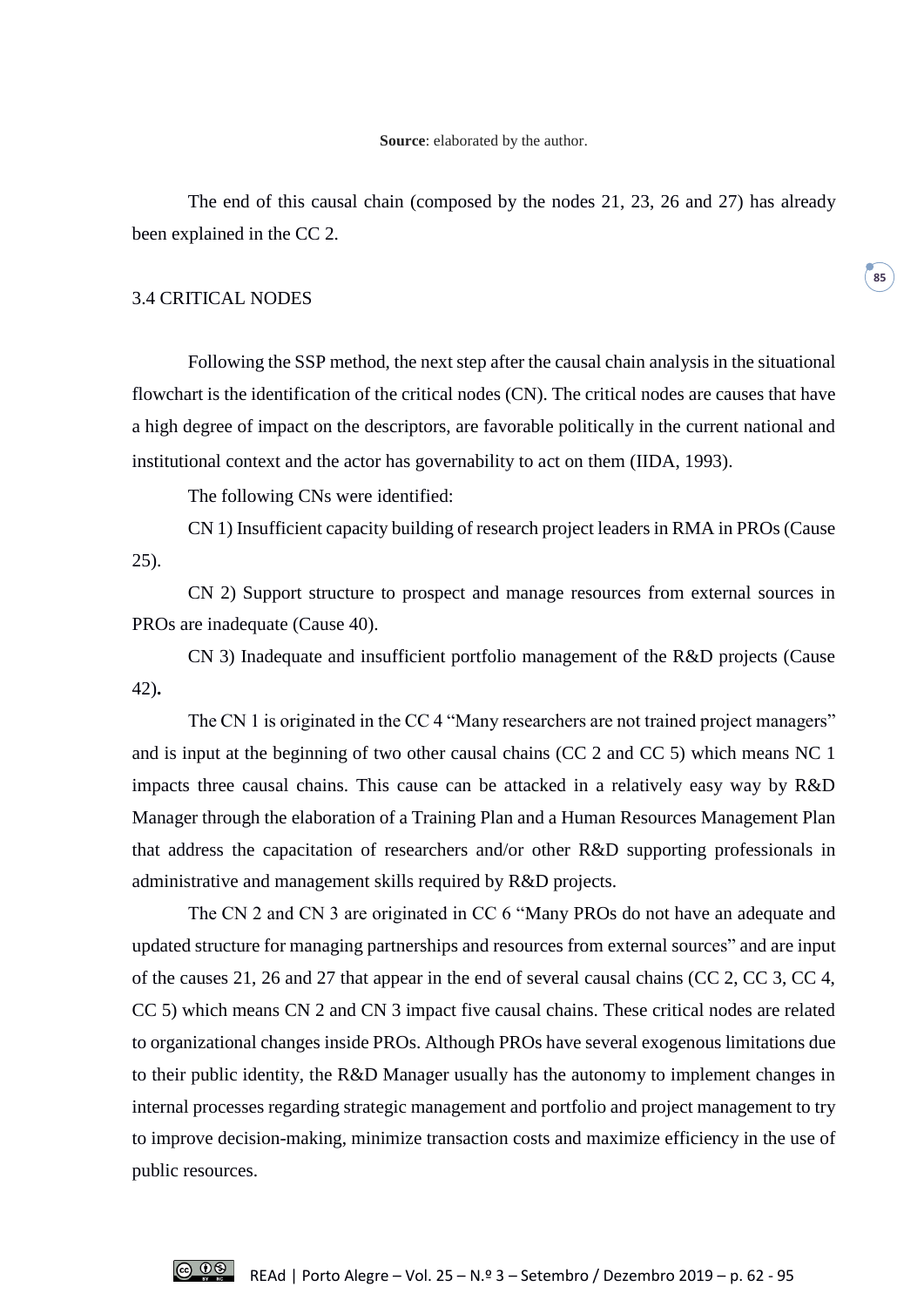After the complete analysis of the situational flowchart, its CCs and CNs, it is possible to infer that: (i) if the PRO has its strategy and priorities defined, reviewed according to the last government updates and disclosed for the whole organization, (ii) if the PRO team has appropriate administrative and management structure to support R&D projects and (iii) if PRO team is trained and aware of the possibilities and limitations of the ST&I legislation and public policies, then they will have the required instruments to face the tortuous ground of the ST&I in Brazil and make better use of their resources. For sure the social game is not that simple, but this result permits to have more confidence to define a feasible and governable action plan and give a small but also an important step in the virtuous cycle of the continuous improvement of the efficiency of ST&I in Brazil.

#### **4 DISCUSSION**

Most of the causes identified in the situational flowchart are external to the PROs environment, and, consequently, are out of the governability of their management team. However, it was possible to identify three critical nodes that represent causes that are internal to the PROs environment and, together, have a direct impact on five causal chains. All the critical nodes are related to the organizational structure to administrate and manage research projects: Insufficient capacity building of research project leaders in RMA in PROs (CN 1), Support structure to prospect and manage resources from external sources in PROs are inadequate (CN 2), and Inadequate and insufficient portfolio management of the R&D projects  $(CN 3)$ .

Although some relevant limitations of PROs due to their public nature, their management board have some autonomy to make decisions and promote changes to their institutional paths. Study conducted by Salles-Filho and Bonacelli (2010) found three types of PROs: path finders (found new ways to attend their mission), path founders (initiated new trajectories possibly changing their mission) and path losers (no relevant action to catch up current ST&I environment demands), and affirmed that there were no public policies to help PROs in this redirection during the period studied, which emphasize the importance of internal decision-making. The PROs that knew how to redirect their trajectories and to show their social importance to society, had the opportunity to be recognized and have some support of the government eventually (SALLES-FILHO; BONACELLI, 2010). Review PROs organization

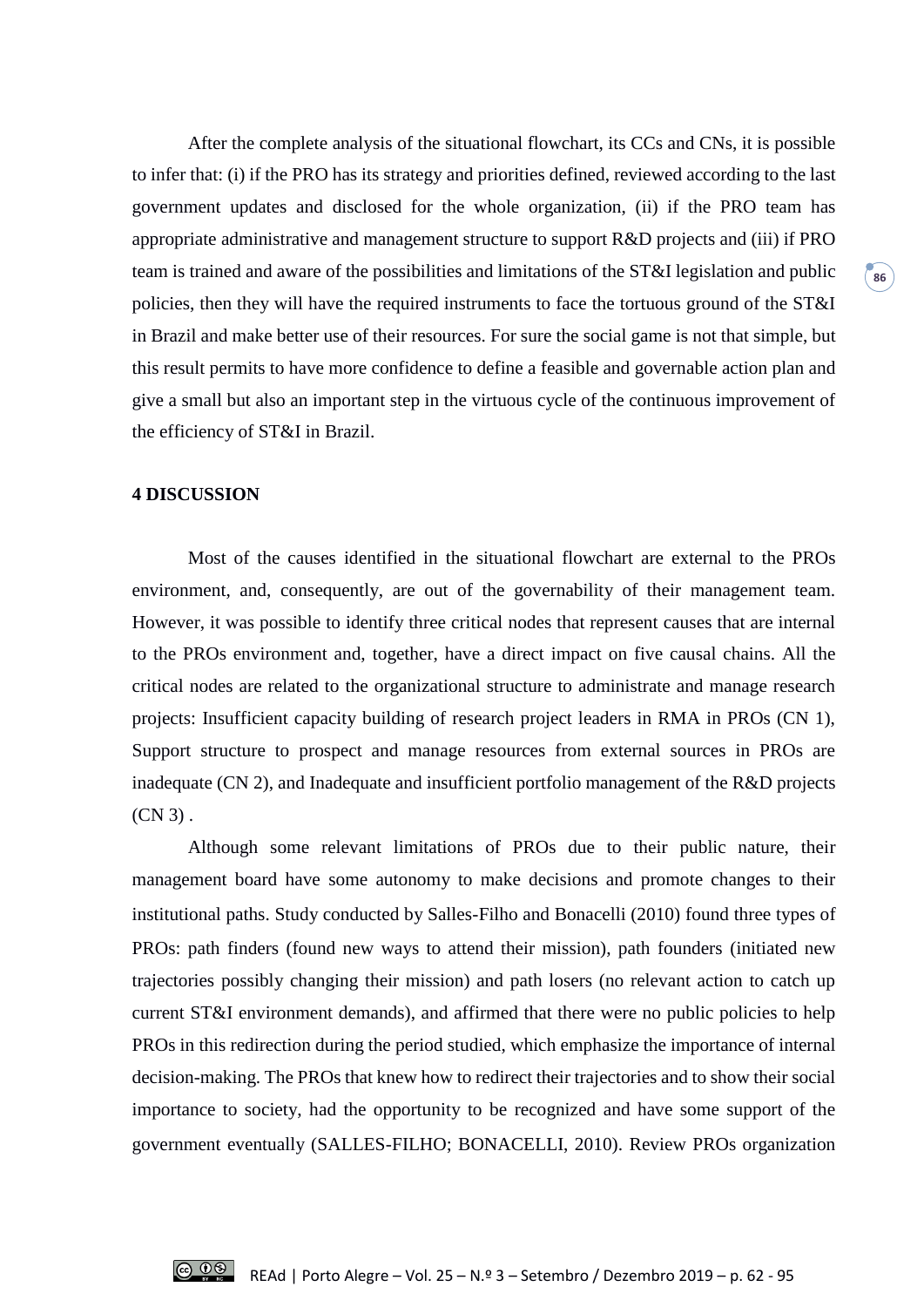and strategy according to the ST&I scenario and in the appropriate timing can be the salvation of the organization in a crisis as in the present days.

The strategy of the PROs should go beyond the political interests and consider the revision of processes and capacitation plan of the employees to achieve the necessary efficiency to make the better use of resources in research projects. It means that it is important to understand the current requirements to be a relevant player in the Open Innovation scenario. This study concludes that the implementation and operationalization of adequate RMA structure and processes in the PROs will leverage their capacity to be more efficient and competitive. Recognize and value the role and responsibilities of the research administrator in research institutions will permit to make the best use of resources, including the human resources since researchers could focus in scientific activities and let the RMA professionals deal with more skill of the regulatory, administrative and bureaucratic activities, which should result in more agility and productivity.

The studies about strategic planning conducted by C. Matus since his graduation in 50s, with more force after his exile in 70s, built a significant framework of concepts and techniques to support the improvement of the management capacity of the government (MATTOS,  $2010$ . One of the concepts is the theory of the social game, the comprehension that a social actor belongs to a reality where there are variables that are controlled and others not controlled by him according to the current situation. The social game is unpredictable and the results are relative to the cognitive knowledge of the actor and his current situation in the reality. To the Chilean author, deal with the uncertainties during the planning development requires the adoption of complementary techniques, such as future studies (e.g. scenarios), vulnerability and reliability analysis, a monitoring system, and ex ante and ex post evaluation of operations  $(MATUS, 1991)$ .

The SSP methodology enabled a deep analysis of the macro problem proposed and a look through in several partial problems that affect it according to the R&D Manager perspective. It is important to have in mind that the problem can be also a threat or an opportunity for other actors from a different perspective. According to Matus (1996), the causes can be controlled or influenced by the actors according to the rules, accumulations (capacities) and movements in the game. The influence is a shared control and can be strong, medium, weak or null. The selected critical nodes made explicit the causes in which the R&D Manager has control, but it is strategic to notice that all the identified CCs are areas of influence of the actor. If the PROs are aware of their strategy and priorities, and adequately prepared and familiarized with the ST&I policies and regulations, they will have more power of influence to collaborate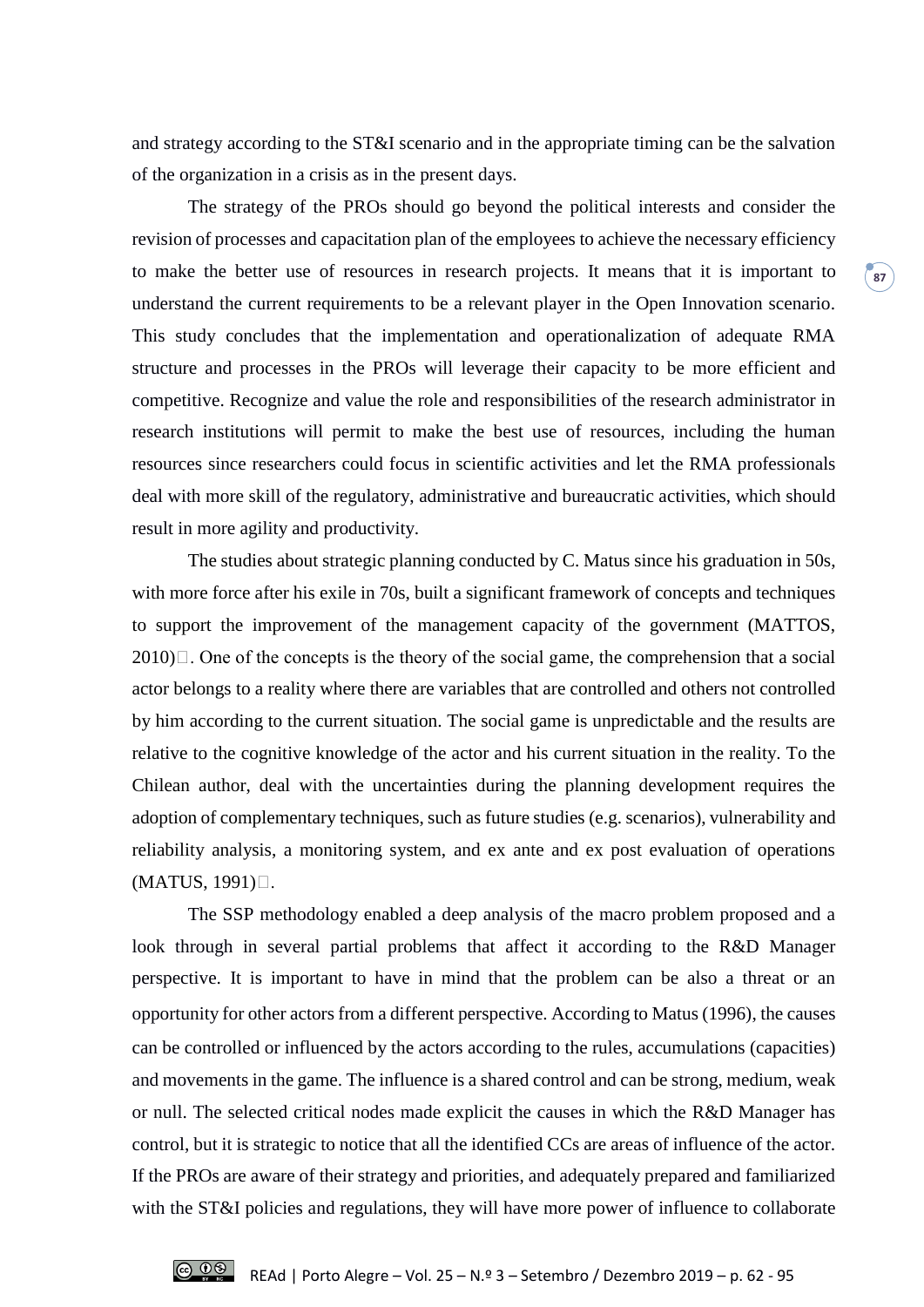in further developments and adjustments of these issues to have their specificities properly considered.

Mattos  $(2010)$  reinforces the differences of the traditional planning and strategic planning proposed by Matus (1996) $\Box$ , remembering the importance of the planning taking into account what is necessary and what is possible. It is important the social actor know not only what their community or institution wants, but what are the possibilities according to their capabilities to achieve these goals in the current context and involved actors. The SSP methodology supported this study in the discovery of the actors and social game in place, contributing that a decision maker in a PRO be conducted not only to identify the variables he has already control and can act about, but also what are other arenas where he and his team could be more participative or not, thinking beyond the ordinary and obvious strategy, to gain more control and influence (MATUS,  $1991$ ) $\Box$ . Even that C. Matus studies were developed several years ago, his view about the importance of the government capabilities development and improvement aligned to the regional specificities and that the design and management tools are as significant as the content of the government project, are very aligned with recent discussions about the relevance of the adequated processes and tools to the conception, follow up, monitoring and evaluation of ST&I public policies (EDQUIST, 2015; PACHECO; BONACELLI; FOSS, 2017; ARBIX, 2019).

#### **CONCLUSION**

The study reports the analysis of the causes and consequences of the reduced efficiency of Brazilian PRO regarding in applying their financial, physical and human resources in R&D projects. The work was conducted in the R&D Manager perspective, using SSP approach. The problem and its analysis, although complex, provided some understanding of the social relations involved, the importance of the governability of the actor to have control or influence on it, and the work fronts where he could act.

The application of SSP methodology and the design of the situational flowchart gave us a very detailed overview of the macro problem, including its descriptors, consequences and several causes that impact the R&D projects and their efficiency in the use of resources. Literature review was promoted to base the analysis of the 42 causes identified and organized in six CCs which permeate the following topics: ST&I public policies, legislation and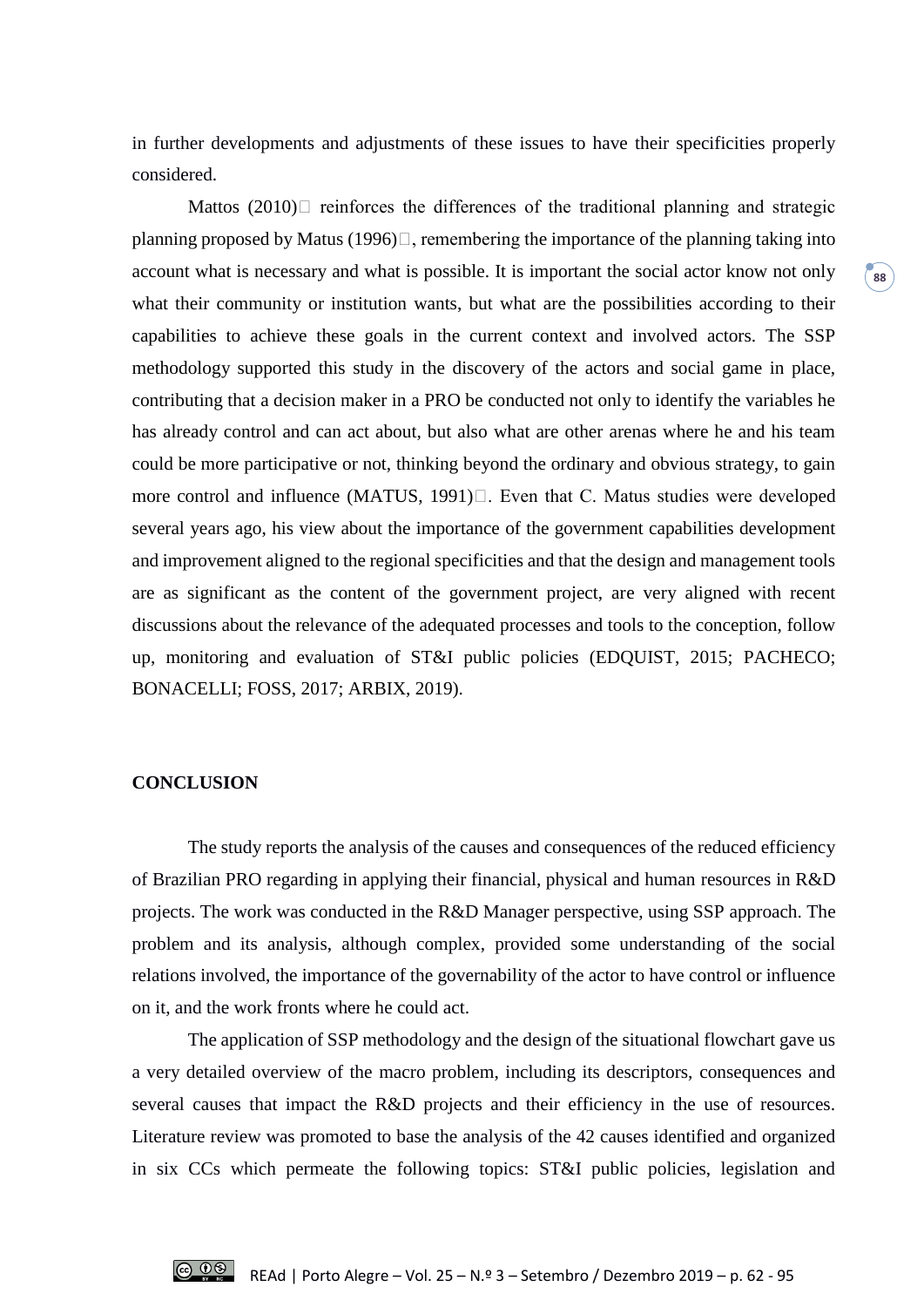regulations, innovation and collaborations, research administration and management capacity and structure, and contingency of resources for ST&I.

The findings also pointed that when reviewing and redirecting their strategy, PROs must take into account the implementation of RMA structure and processes. Build capacity in RMA is a relevant path to the PRO management team has more influence in the ST&I policy arena, aiming demand-side policies that simplify processes and align laws and regulations in order to stimulate collaborations and private funding.

**89** 

Future studies in the area related to the internal environment of Brazilian PROs could understand how RMA processes are organized in these institutions, the existent gaps, and improvement areas. The recognition of RMA profession in operational level in less developed countries like Brazil is also a topic of study. Regarding the external environment would be very interesting to explore the influences network in the development of ST&I public policies and how to increase PRO management and administrative team participation and empowerment on it, and therefore, validate the importance of RMA capability in such task.

#### **REFERENCES**

ALBUQUERQUE, M. E. E.; BONACELLI, M. B. M. A construção de rotinas e capacidades organizacionais para a viabilização de novas trajetórias nos institutos e centros de P&D brasileiros. In: MONTEIRO, M.; CAMPOS, C. De; DIAS, R. de B. (Eds.). **Novos Horizontes em Política Científica e Tecnológica**. Santo André: Universidade Federal do ABC, 2014. p. 15–36.

ANDERSEN, J. Preaward-Project Preparation. In: ANDERSEN, J. et al. (Eds.). **Research Management: Europe and Beyond**. London: Elsevier Inc., 2017. p. 147–171.

ANGELO, C. Scientists plead with Brazilian government to restore funding. **Nature News**, v. 550, n. 7675, p. 166–167, 2017. Disponível em: http://www.nature.com/doifinder/10.1038/nature.2017.22757 Acesso em: 15 nov. 2018.

ARBIX, G. et al. Avanços, Equívocos e Instabilidade das Políticas de Inovação no Brasil. **NovosEstudos**, n. 109, p. 8–27, 2017.

ARBIX, G. Innovation policy in Brazil since 2003: advances, incoherencies, and discontinuities. In: REYNOLDS, E. B.; SCHNEIDE, B. R.; ZYLBERBERG, E. (Eds.). **Innovation in Brazil: Advancing Development in the 21st Century**. Abingdon: Routledge, 2019.

AZEVEDO, C. da S. Planejamento e gerência no enfoque estratégico-situacional de Carlos Matus. **Cadernos de Saúde Pública**, v. 8, n. 2, p. 129–133, 1992.

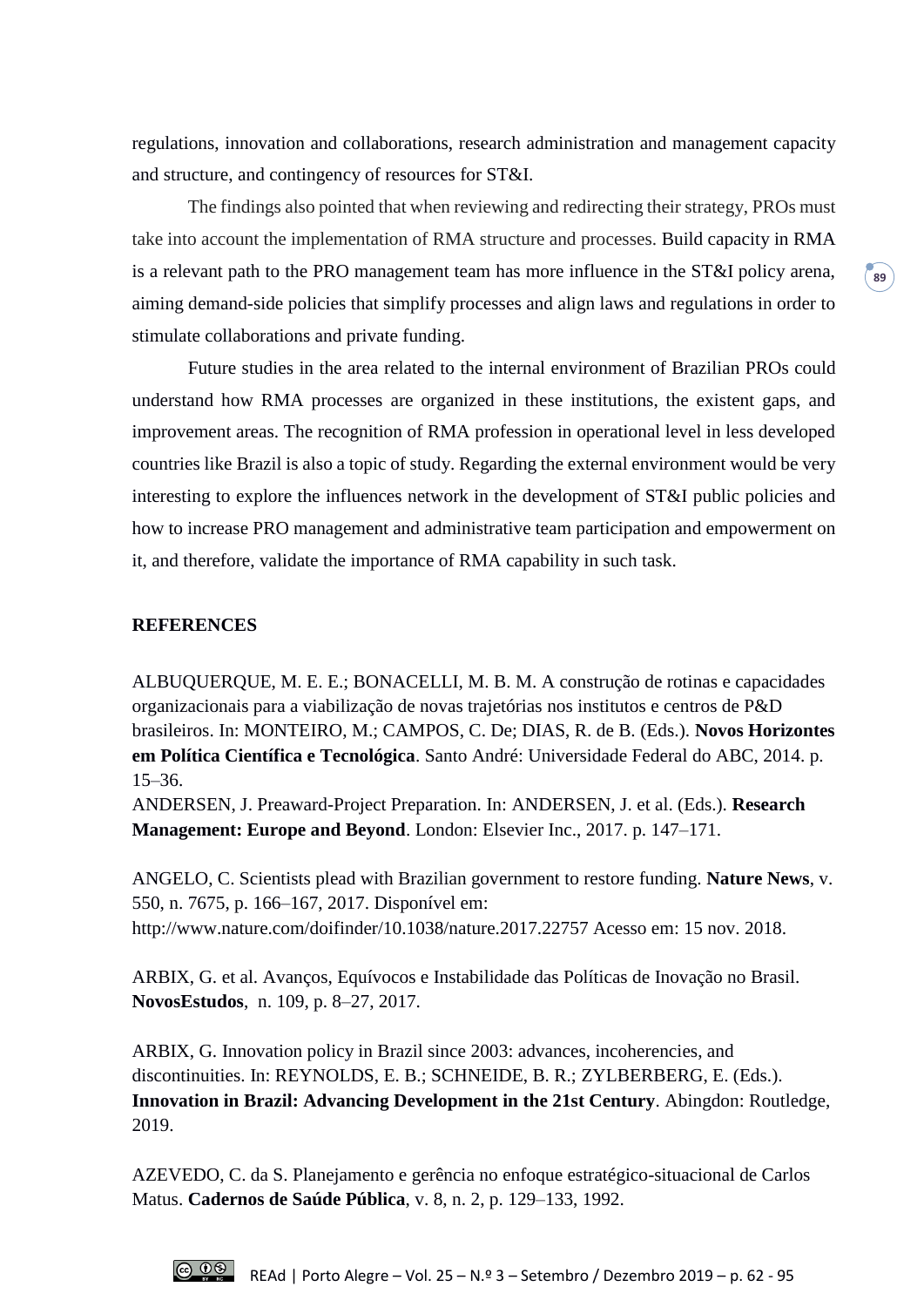BARBOSA, A. S. Implicações éticas do efeito Mateus na ciência. **Mediações - Revista de Ciências Sociais**, v. 21, n. 1, p. 286, 2017.

BASTOS, M. I.; COOPER, C.**The politics of technology in Latin America**.London and New York: Routledge, 1995.

BASTOS, V. D. Fundos Públicos para Ciência e Tecnologia. **Revista do BNDES**, v. 10, n. 20, p. 229–260, 2003.

BIN, A.; SALLES-FILHO, S. Science, Technology and Innovation Management: Specificities and Conceptual Premises. **International Joseph A. Schumpeter Society Conference-the southern conference**, n. i, p. 1–25, 2008.

BONACELLI, M. B. M. Inovação no Brasil – A hora de uma verdadeira interação entre competitividade e CT&I - Inova. **Inova Unicamp**, 7oct. 2013. Disponível em: https://www.inova.unicamp.br/noticia/2600/Acessoem: 15 nov. 2018.

BORRÁS, S.; EDQUIST, C. Institutions and Regulations in Innovation Systems: Effects, Problems and Innovation Policy Design. **Papers in Innovation Studies**, n. 20, 2014.Disponível em:

http://www.circle.lu.se/upload/CIRCLE/workingpapers/201429\_Borras\_Edquist.pdfAcesso em: 29 jun. 2019.

# BRAMA.**Brazilian Research Administration and Management Association Press Release**.São Paulo: BRAMA, 2018.

BUAINAIN, A. M. **A crise e o futuro da Embrapa | Unicamp**. 2018. Disponível em: https://www.unicamp.br/unicamp/ju/artigos/antonio-marcio-buainain/crise-e-o-futuro-daembrapa Acesso em: 15 nov. 2018.

CARVALHO, F. P. De. Cooperação e alianças para a inovação e o desempenho das empresas brasileiras. In: SERGIO SALERNO, M. et al. (Eds.). **Inovação: Estudo de jovens pesquisadores brasileiros**. 1a. Edição ed. São Paulo: Editora Papagaio, 2010. p. 465–484.

CGEE. **Modelos institucionais das organizações de pesquisa**. Brasília: Centro de Gestão e Estudos Estratégicos (CGEE), 2010. Disponível em: https://www.cgee.org.br/documents/10182/734063/3\_2010\_modelos\_institucionais\_3\_9555.p dfAcesso em: 22 sep. 2018.

CHESBROUGH, H. Open Innovation: A New Paradigm for Understanding Industrial Innovation. In: CHESBROUGH, H.; VANHARVEBEKE, W.; WEST, J. (Eds.). **Open Innovation Researching a New Paradigm**. New York: Oxford University Press, 2006. p. 1– 12.

**90**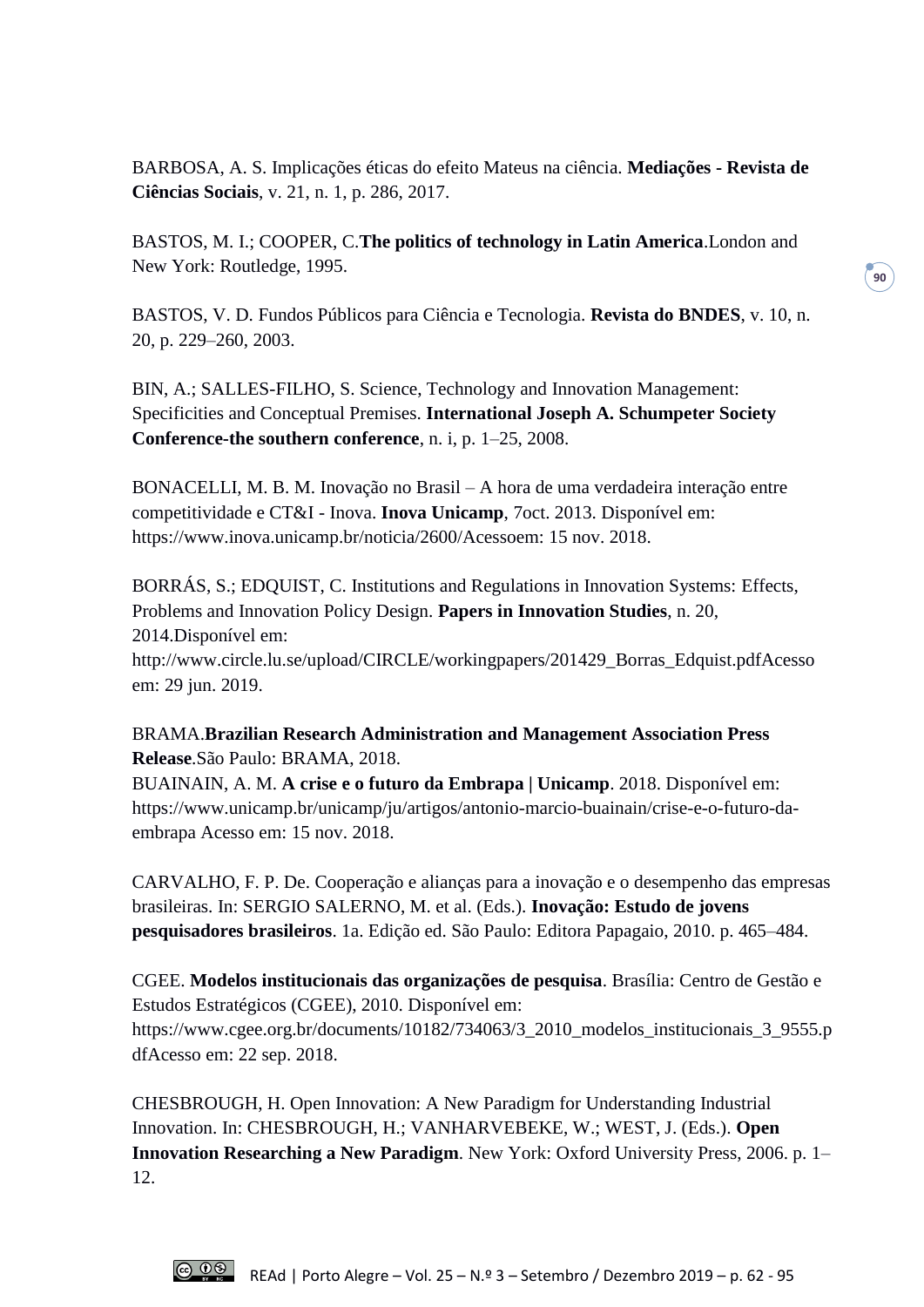CHRISTENSEN, J. F. Wither Core Competency for the Large Corporation in an Open Innovation. In: CHESBROUGH, H.; VANHARVEBEKE, W.; WEST, J. (Eds.). **Open Innovation: Researching a New Paradigm**. New York: Oxford University Press, 2006.

CONFIES; MCTIC; SEBRAE. **O que pensa o pesquisador brasileiro sobre a burocracia?**, 2017. Disponível em:http://confies.org.br/institucional/wpcontent/uploads/2017/03/pesquisa\_o\_que\_pensa\_o\_pesquisador.pdf Acesso em: 1 jul. 2019.

CRESTANA, S.; MORI, C. De. Tecnologia e inovação no agro: algumas tendências, premências e drivers de mudanças. In: **Propriedade Intelectual e Inovação na Agricultura**. Brasília, DF: INCT/PPED, 2015. p. 59–88.

CUNNINGHAM, J. et al. The inhibiting factors that principal investigators experience in leading publicly funded research. **Journalof Technology Transfer**, v. 39, n. 1, p. 93–110, 2014.

DE NEGRI, F. Inovação e Produtividade: Por Uma Renovada Agenda de Políticas Públicas. **Radar**, v. 42, p. 7–15, 2015.

DE NEGRI, F. et al. **Inovação no brasil: crescimento marginal no período recente**. Brasília: IPEA, 2016. Disponível em:

http://www.ipea.gov.br/portal/images/stories/PDFs/nota\_tecnica/20161209\_nt\_34.pdfAcesso em: 22 sep. 2018.

DE NEGRI, F. Ciência e tecnologia no Brasil, desafios inadiáveis - Opinião - Estadão. **O Estado de S. Paulo**, 3 nov. 2016. Disponível em: https://opiniao.estadao.com.br/noticias/geral,ciencia-e-tecnologia-no-brasil-desafiosinadiaveis,10000086083Acessoem: 15 nov. 2018.

EDLER, J.; GEORGHIOU, L. Public procurement and innovation-resurrecting the demand side.**Research Policy**, v. 36, p. 949–963, 2007.

EDQUIST, C. Innovation-related Public Procurement as a Demand-oriented Innovation Policy Instrument.**CIRCLE Lund University**, 2015.Lund, v. August 201, n. 28, 2015, 2015.

ESCOBAR, H. Brazilian scientists lament "freeze" on research budget. **Science (New York, N.Y.)**, v. 364, n. 6436, p. 111, 2019.

FAPESP. **Escritório de Apoio Institucional ao Pesquisador (EAIP)**. 2018a. Disponível em: http://www.fapesp.br/eaip Acesso em: 22 sep. 2018.

FAPESP. **Relatório de Atividades FAPESP 2017**, FAPESP, 2018b. Disponível em: http://www.fapesp.br/relatorios\_2017/RA2017.pdf Acesso em: 15 nov. 2018.

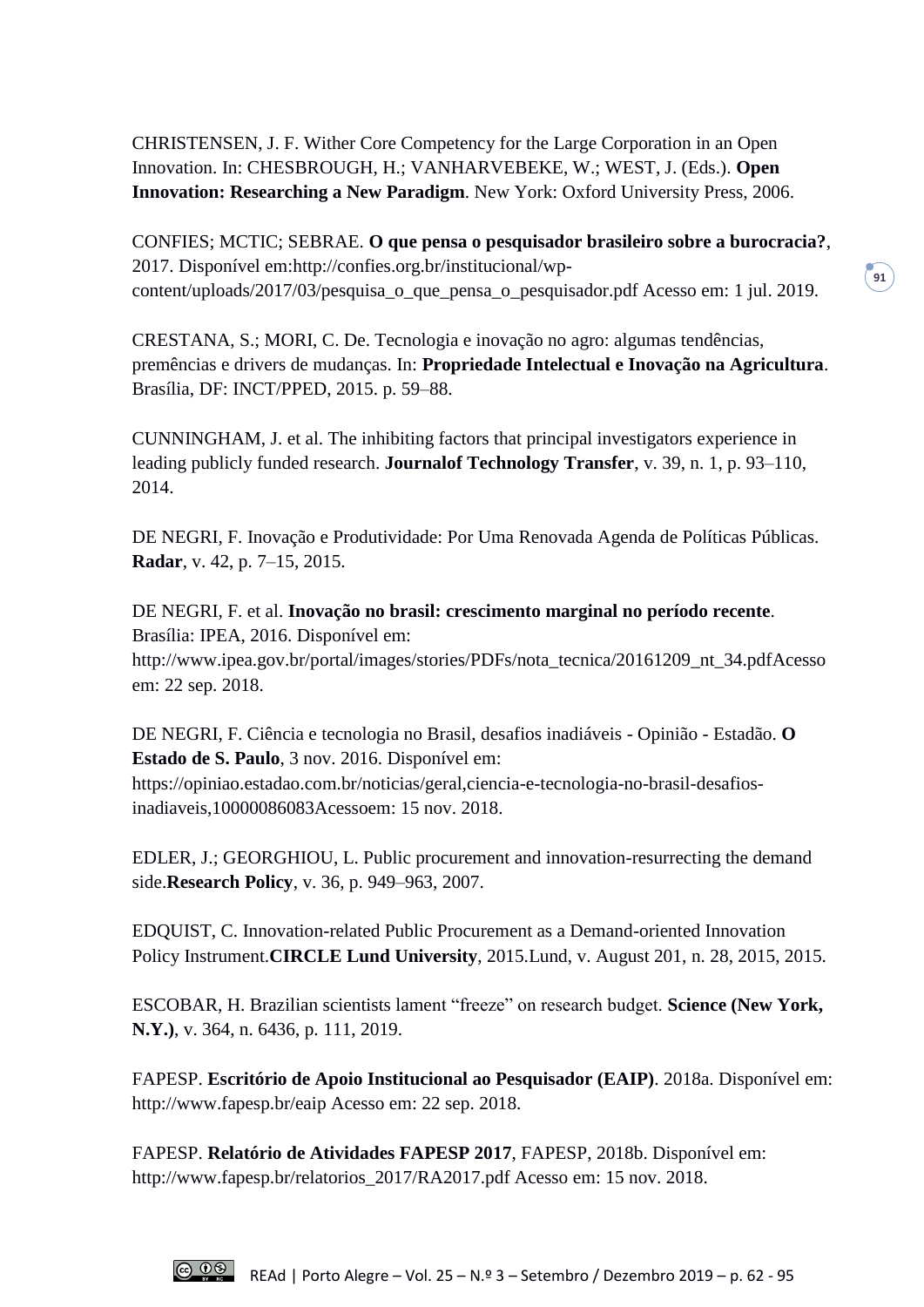FIGUEIREDO FILHO, W. B.; MÜLLER, G. PLANEJAMENTO ESTRATÉGICO SEGUNDO MATUS : PROPOSTA E CRÍTICA. In: GERARDI, L. H. de O.; MENDES, I. A. (Eds.). **Do natural, do social e suas interações: visões geográficas**. Rio Claro-SP: Programa de Pós-Graduação em Geografia - UNESP, 2002. p. 121–132.

**92**

FORTIS, M. F. de A. Rumo à Pós-Modernidade Em Políticas Públicas: a Epistemologia Situacional De Carlos Matus. **RAE-eletrônica**, v. 55, n. 11, p. 26, 2010.

FRISCHTAK, C. R. Science and Technology in Brazil: where to now? In: REYNOLDS, E. B.; SCHNEIDE, B. R.; ZYLBERBERG, E. (Eds.). **Innovation in Brazil: Advancing Development in the 21st Century**. Abingdon: Routlege, 2019.

GAZETA DO POVO. **Bloqueios no orçamento por ministério**, Gazeta do Povo, 2019. Disponível em: https://infograficos.gazetadopovo.com.br/politica/bloqueios-no-orcamentopor-ministerio/Acesso em: 29 jun. 2019.

GIBBONS, M. et al.**The new production of knowledge: the dynamics of science and research in contemporary societies**. London: SAGE Publications, 1994.

HAGEDOORN, J. Inter-firm R&D partnerships: an overview of major trends and patterns since 1960. **ResearchPolicy**, v. 31, n. 4, p. 477–492, 2002.

IBGE. **Pesquisa de Inovação 2014 (Pintec)**. Rio de Janeiro: Instituto Brasileiro de Geografia e Estatística (IBGE), 2016. Disponível em: http://www.pintec.ibge.gov.br/downloads/PUBLICACAO/PUBLICAÇÃO PINTEC 2014.pdfAcesso em: 22 sep. 2018.

IIDA, I. Planejamento Estratégico Situacional. **Produção**, v. 3, n. 2, p. 113–125, 1993. JORNAL DA CIÊNCIA. **Carta contra corte de 42,27% no orçamento do MCTIC recebe apoio de sociedades científicas - Jornal da Ciência**. 2019. Disponível em: http://www.jornaldaciencia.org.br/carta-contra-corte-de-4227-no-orcamento-do-mctic-recebeapoio-de-sociedades-cientificas/Acesso em: 29 jun. 2019.

KERRIDGE, S. R. **Electronic Research Administration Reflections on Research Management and Administration (RMA) in UK universities and in particular on Electronic Research Administration (ERA) and its perceived effect on the quality and quantity of research**. 2012. University of Sunderland, Sunderland, 2012. Disponível em: https://sure.sunderland.ac.uk/id/eprint/3290/Acesso em: 29 jun. 2019.

KERRIDGE, S.; SCOTT, S. Research Administration around the world.**Research Management Review**, v. 23, n. 1, p. 1–34, 2018.

LANGLEY, D.; OFOSU, M. H. Celebrating a profession: the global perspective. **JournalofResearchAdministration**, v. 38, p. 39–43, 2007.

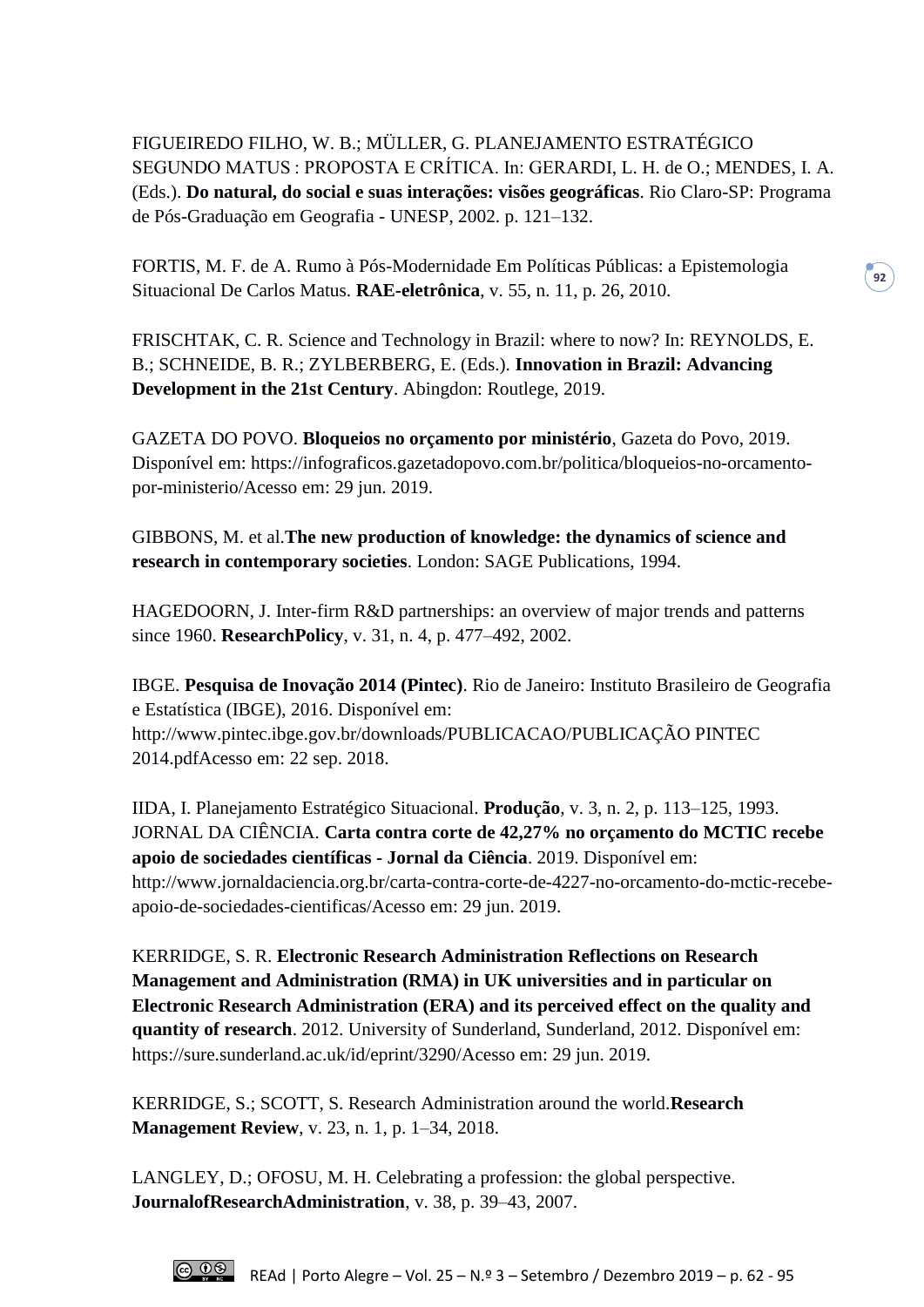MARQUES, F. Os impactos do investimento. **Revista Pesquisa FAPESP**, v. 246, p. 16–23, 2016.

MARQUES, F. Funding in crisis.**Revista Pesquisa Fapesp**, São Paulo, p. 20–29, 2017. Disponível em: http://revistapesquisa.fapesp.br/en/2017/12/10/funding-in-crisis/Acesso em: 29 jun. 2019.

**93**

MATTOS, R. A. (Re)visitando alguns elementos do enfoque situacional: Um exame crítico de algumas das contribuições de Carlos Matus. **Ciencia e Saude Coletiva**, v. 15, n. 5, p. 2327–2336, 2010.

MATUS, C. O plano como aposta. **São Paulo em perspectiva**, v. 5, n. 4, p. 28–42, 1991.MATUS, C. **Política, Planejamento e Governo**. Brasília: IPEA, 1993.

MATUS, C. **Método PES: Roteiro de Análise Teórica**. Campinas, SP: FUNDAP, 1996.

MERTON, R. K. The Matthew Effect in Science: The reward and communication systems of science are considered. **Science**, v. 159, n. 3810, p. 56–63, 1968.

MIRANDA, A. L. B. B. et al. Inovação nas universidades: uma análise do novo marco legal. **Revista ENIAC Pesquisa**, v. 8, n. 2, p. 85–98, 2019.

MONTEIRO, V. Burocracia consome mais de 30% do tempo dos cientistas, constata pesquisa. **Jornal da Ciência**, 27 jan. 2017. Disponível em: http://www.jornaldaciencia.org.br/burocracia-consome-mais-de-30-do-tempo-dos-cientistasconstata-pesquisa/ Acesso em: 29 jun. 2019.

MYERS, P. E. Celebrating the First Forty Years of the Society of Research Administrators International. **The Journal of Research Administration**, v. XXXVIII, p. 19–30, 2007.

ODELIUS, C. C.; ONO, R. N. Características da colaboração científica entre grupos de pesquisa de áreas de exatas, vida e humanas. **Cadernos EBAPE.BR**, v. 17, n. 1, p. 101–116, 2019. Disponível em: http://dx.doi.org/10.1590/1679-395164739Acesso em: 3 may. 2019.

OECD.**OECD Science, Technology and Innovation Outlook 2016**, OECD Publishing, 2016.Disponível em: http://www.oecd-ilibrary.org/science-and-technology/oecd-sciencetechnology-and-innovation-outlook-2016\_sti\_in\_outlook-2016-en Acesso em: 30 aug. 2018.

OLIVEIRA, F. S. De et al. Dinâmica da formação de redes de PD&I: a experiência da Embrapa Informática Agropecuária na articulação de Parcerias Público-Privadas (PPP). In: VI SINGEP 2017, São Paulo-SP, Brazil. **Anais**... São Paulo-SP, Brazil

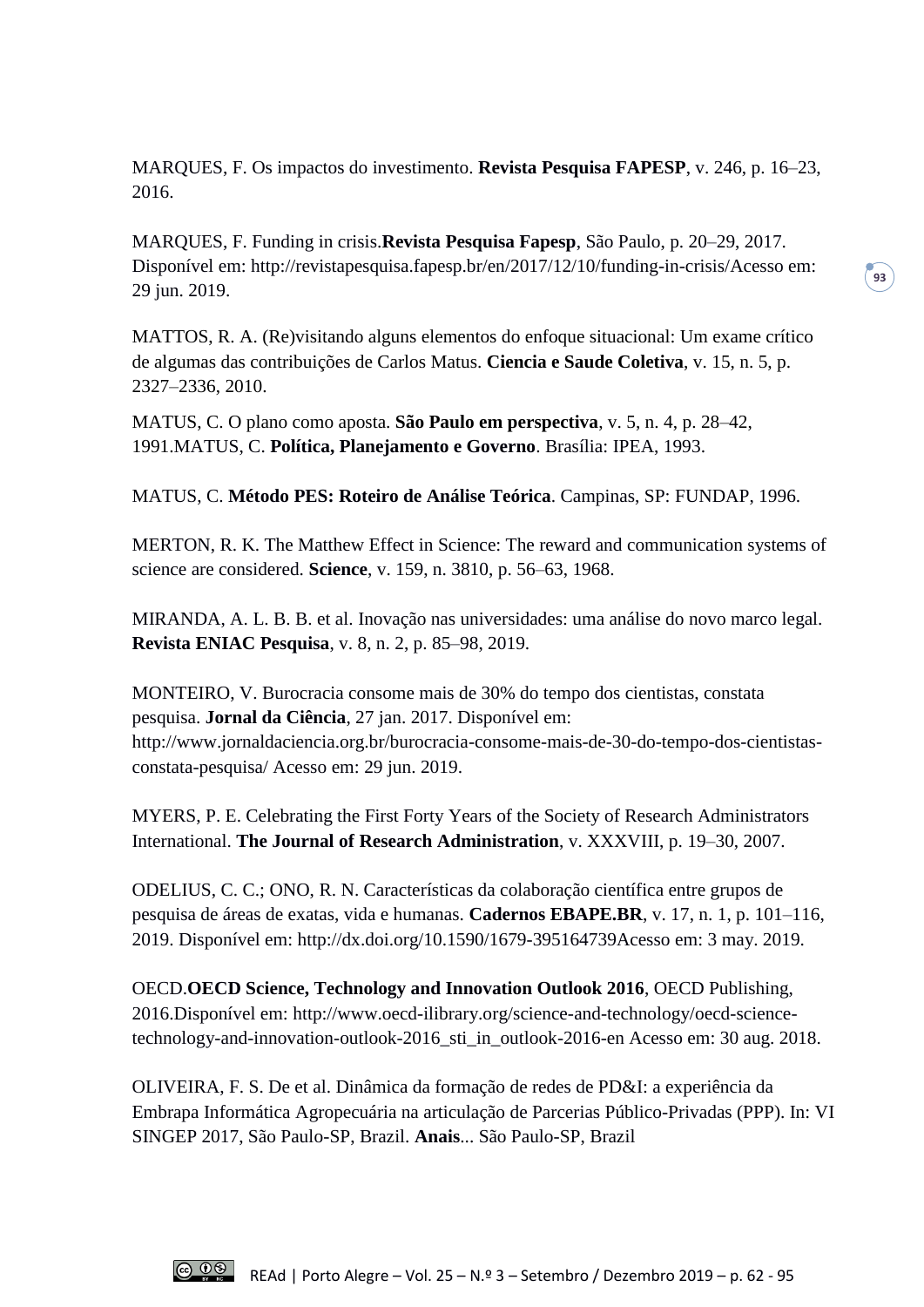PACHECO, C. A.; BONACELLI, M. B. M.; FOSS, M. C. Políticas de estímulo à demanda por inovação e o Marco Legal de CT&I. In: COUTINHO, D. R.; FOSS, M. C.; MOUALLEM, P. S. B. (Eds.). **Inovação no Brasil: avanços e desafios jurídicos e institucionais**. São Paulo: Blucher Open Access, 2017. p. 213–240.

PARANHOS, J.; CATALDO, B.; PINTO, A. C. de A. Criação, Institucionalização e Funcionamento dos Núcleos de Inovação Tecnológica no Brasil: Características e Desafios. **Revista Eletrônica de Administração**, v. 24, n. 2, p. 253–280, 2018.

**94**

PENTEADO, M. I. et al. A trajetória do planejamento da pesquisa na Embrapa. **Cadernos de Ciência &Tecnologia**, v. 31, n. 1, p. 35–60, 2014.

PIRES, J. C. de S.; MACÊDO, K. B. Cultura Organizacional nas Organizações Públicas no Brasil. **Revista de AdministraçãoPública**, v. 40, n. 1, p. 81–104, 2006.

POLI, S. Who Are Today's Research Managers? In: ANDERSEN, J. et al. (Eds.). **Research Management: Europe and Beyond**. London: Elsevier Academic Press, 2018. p. 2–29.

RACC.**Certified Research Administration Body of Knowledge (CRABoK)**.2018. Disponível em: http://www.cra-cert.org/cra-body-of-knowledge/ Acesso em: 26 sep. 2018.

RIBEIRO, V. C. dos S.; SALLES-FILHO, S. L. M.; BIN, A. Gestão de institutos públicos de pesquisa no Brasil: limites do modelo jurídico. **Revista de Administração Pública**, v. 49, n. 3, p. 595–614, 2015.

SALLES-FILHO, S.; BONACELLI, M. B. M. Science and Public Policy Trends in the organization of public research organizations: lessons from the Brazilian case. **Science and Public Policy**, v. 37, n. 3, p. 193–204, 2010.

SALLES-FILHO, S.; PEDRO, E.; MENDES, P. J. V. **Concepts, Policy Elements, and Regional Strategies for the Development of Institutional Innovation**.San José, C.R.: IICA, 2007.

SBPC et al. **Carta de manifestação pública: sobre cortes do orçamento, que atingirão em cheio a CT&I nacional**, SBPC, 2019. Disponível em: http://sbpcacervodigital.org.br/handle/20.500.11832/4952 Acesso em: 29 jun. 2019.

SJR.**SJR - International Science Ranking**.2018. Disponível em: https://www.scimagojr.com/countryrank.phpAcesso em: 26 sep. 2018.

TOOM, K. Indicators. In: ANDERSEN, J. et al. (Eds.). **Research Management: Europe and Beyond**. London: Elsevier Inc., 2017. p. 213–230.

UNESCO. **Relatório de ciência da UNESCO: Rumo a 2030 - Visão Geral e Cenário Brasileiro**. Paris: UNESCO, 2015.